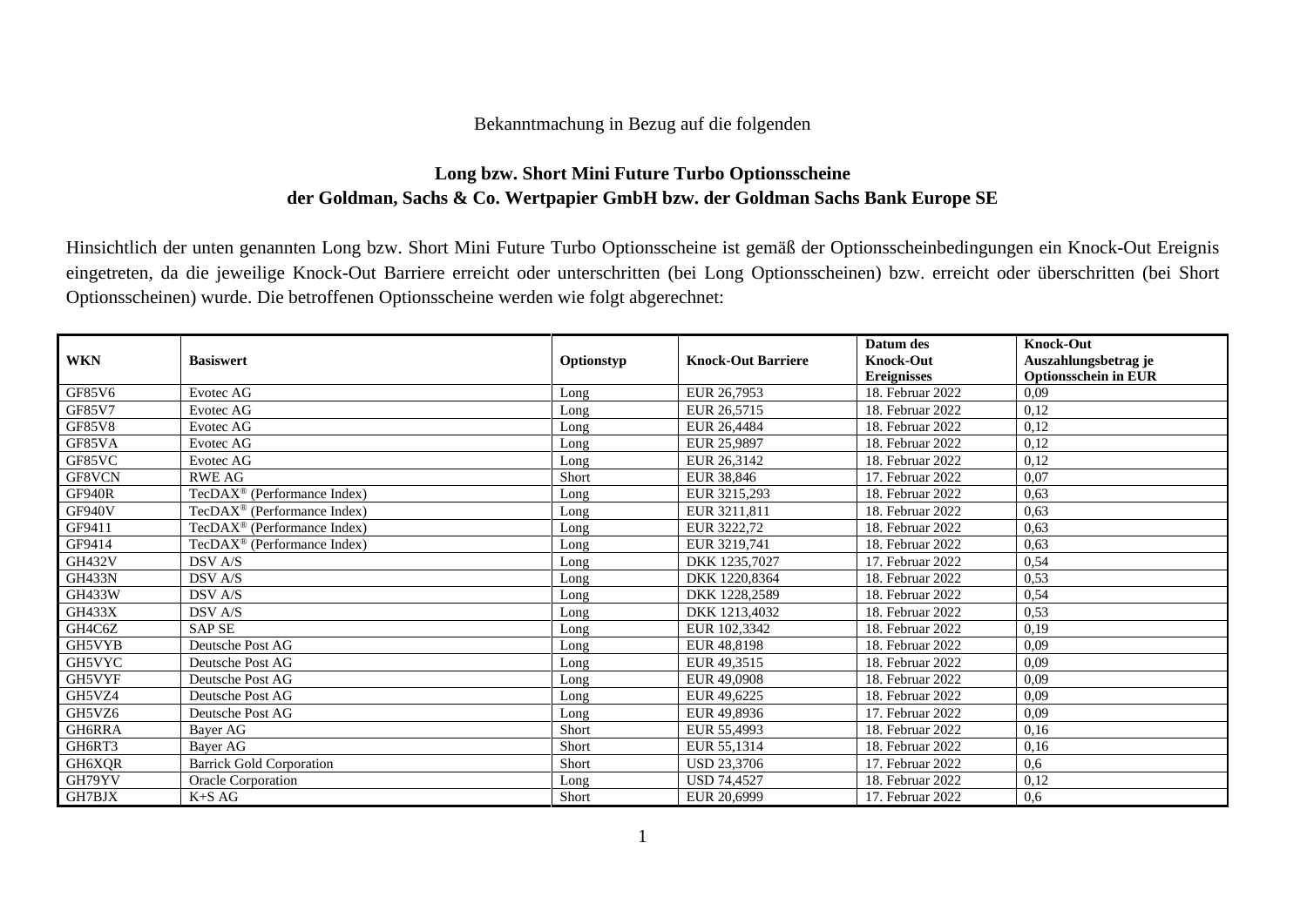|               |                                         |            |                           | Datum des          | <b>Knock-Out</b>            |
|---------------|-----------------------------------------|------------|---------------------------|--------------------|-----------------------------|
| <b>WKN</b>    | <b>Basiswert</b>                        | Optionstyp | <b>Knock-Out Barriere</b> | <b>Knock-Out</b>   | Auszahlungsbetrag je        |
|               |                                         |            |                           | <b>Ereignisses</b> | <b>Optionsschein in EUR</b> |
| GH7C3L        | <b>Barrick Gold Corporation</b>         | Short      | <b>USD 22,7826</b>        | 17. Februar 2022   | 0,59                        |
| GH7C3N        | <b>Barrick Gold Corporation</b>         | Short      | <b>USD 23,1144</b>        | 17. Februar 2022   | 0,6                         |
| GH7C3P        | <b>Barrick Gold Corporation</b>         | Short      | <b>USD 22,8869</b>        | 17. Februar 2022   | 0,59                        |
| GH7C3Q        | <b>Barrick Gold Corporation</b>         | Short      | <b>USD 23,2187</b>        | 17. Februar 2022   | 0,6                         |
| GH7C3S        | <b>Barrick Gold Corporation</b>         | Short      | <b>USD 23,0007</b>        | 17. Februar 2022   | 0,59                        |
| GH7MHC        | <b>Barrick Gold Corporation</b>         | Short      | <b>USD 22,5512</b>        | 17. Februar 2022   | 0,58                        |
| GH7MJ1        | <b>Barrick Gold Corporation</b>         | Short      | <b>USD 22,6556</b>        | 17. Februar 2022   | 0,59                        |
| GH7MJC        | Renault S.A.                            | Short      | EUR 37,6283               | 18. Februar 2022   | 0,11                        |
| GH7MJF        | Renault S.A.                            | Short      | EUR 37,4298               | 18. Februar 2022   | 0,11                        |
| GH7MK6        | Sartorius AG                            | Long       | EUR 400,3752              | 18. Februar 2022   | 1,12                        |
| GH7MKW        | Renault S.A.                            | Short      | EUR 37,8268               | 18. Februar 2022   | 0,11                        |
| GH7TFF        | <b>Oracle Corporation</b>               | Long       | <b>USD 77,8094</b>        | 17. Februar 2022   | 0,12                        |
| GH7TGE        | <b>Oracle Corporation</b>               | Long       | <b>USD 77,2568</b>        | 17. Februar 2022   | 0,12                        |
| GH7WDG        | <b>Newmont Corporation</b>              | Short      | <b>USD 65,562</b>         | 17. Februar 2022   | 0,36                        |
| GH7WDM        | Newmont Corporation                     | Short      | USD 66,9516               | 17. Februar 2022   | 0,37                        |
| GH95ET        | Infineon Technologies AG                | Long       | EUR 31,0781               | 18. Februar 2022   | 1,2                         |
| GH95EV        | Infineon Technologies AG                | Long       | EUR 31,2473               | 18. Februar 2022   | 1,2                         |
| GH9C0Y        | Prosus NV                               | Long       | EUR 65,5616               | 18. Februar 2022   | 0,25                        |
| GH9KB5        | Infineon Technologies AG                | Long       | EUR 31,4411               | 18. Februar 2022   | 1,21                        |
| GH9KBP        | Infineon Technologies AG                | Long       | EUR 31,6102               | 18. Februar 2022   | 1,22                        |
| GH9KBV        | Infineon Technologies AG                | Long       | EUR 31,7899               | 18. Februar 2022   | 1,22                        |
| GH9TFZ        | <b>Intel Corporation</b>                | Long       | USD 44,8319               | 18. Februar 2022   | 0,11                        |
| GK01L0        | Evotec AG                               | Long       | EUR 26,76                 | 18. Februar 2022   | 0,12                        |
| GK01RM        | TecDAX <sup>®</sup> (Performance Index) | Long       | EUR 3216,612              | 18. Februar 2022   | 0,63                        |
| GK01SG        | TecDAX <sup>®</sup> (Performance Index) | Long       | EUR 3220,042              | 18. Februar 2022   | 0,63                        |
| GK01SY        | TecDAX <sup>®</sup> (Performance Index) | Long       | EUR 3213,101              | 18. Februar 2022   | 0,63                        |
| GK04RG        | Meta Platforms, Inc.                    | Long       | <b>USD 212,3</b>          | 17. Februar 2022   | 0,53                        |
| GK04RR        | Commerzbank AG                          | Short      | EUR 9,23                  | 18. Februar 2022   | 0,37                        |
| GK04RV        | Meta Platforms, Inc.                    | Long       | <b>USD 207,76</b>         | 17. Februar 2022   | 0,52                        |
| GK04RW        | Meta Platforms, Inc.                    | Long       | <b>USD 206,61</b>         | 18. Februar 2022   | 0,52                        |
| GK04S1        | Meta Platforms, Inc.                    | Long       | <b>USD 211,16</b>         | 17. Februar 2022   | 0,53                        |
| <b>GK04S3</b> | Commerzbank AG                          | Short      | <b>EUR 9,18</b>           | 18. Februar 2022   | 0,37                        |
| GK04SA        | Sodexo S.A.                             | Long       | EUR 79,76                 | 17. Februar 2022   | 0,15                        |
| GK04SE        | ABN AMRO Bank N.V.                      | Long       | <b>EUR 12,6</b>           | 18. Februar 2022   | 0,36                        |
| GK05B3        | Orange SA                               | Short      | EUR 11,02                 | 17. Februar 2022   | 0,22                        |
| GK05CZ        | ProSiebenSat.1 Media SE                 | Long       | <b>EUR 13,52</b>          | 17. Februar 2022   | 0,39                        |
| GK05D5        | ProSiebenSat.1 Media SE                 | Long       | <b>EUR 13,4</b>           | 18. Februar 2022   | 0,38                        |
| GK05JT        | Crédit Agricole S.A.                    | Long       | <b>EUR 12,97</b>          | 18. Februar 2022   | 0,24                        |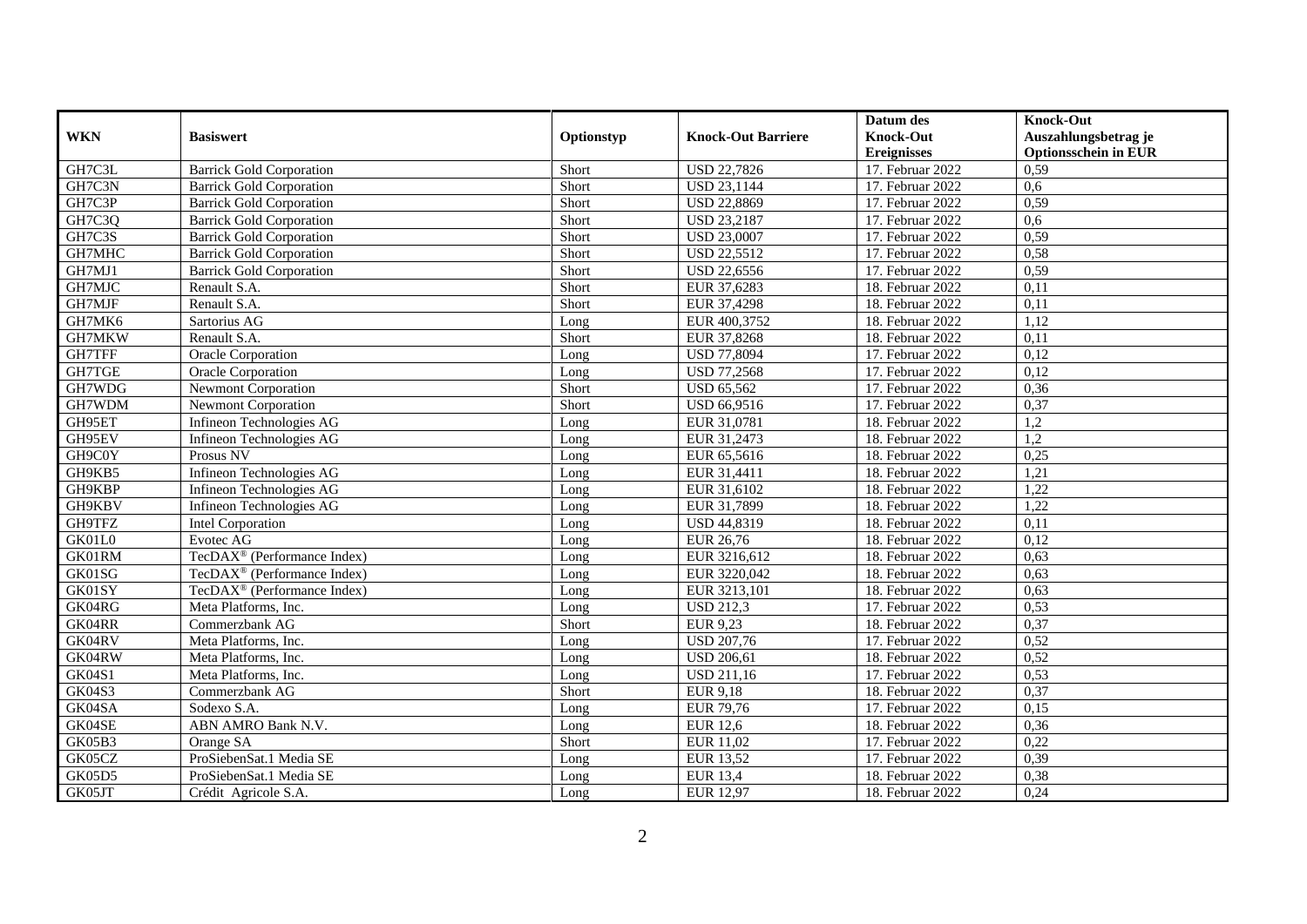|               |                                                                |            |                           | Datum des          | <b>Knock-Out</b>            |
|---------------|----------------------------------------------------------------|------------|---------------------------|--------------------|-----------------------------|
| <b>WKN</b>    | <b>Basiswert</b>                                               | Optionstyp | <b>Knock-Out Barriere</b> | <b>Knock-Out</b>   | Auszahlungsbetrag je        |
|               |                                                                |            |                           | <b>Ereignisses</b> | <b>Optionsschein in EUR</b> |
| GK05JW        | Crédit Agricole S.A.                                           | Long       | EUR 13,27                 | 17. Februar 2022   | 0,25                        |
| GK05K0        | Crédit Agricole S.A.                                           | Long       | EUR 13,12                 | 17. Februar 2022   | 0,25                        |
| GK08L5        | Volkswagen AG                                                  | Long       | EUR 179,39                | 18. Februar 2022   | 0,34                        |
| GK08UE        | Amazon.com, Inc.                                               | Long       | <b>USD 3024,83</b>        | 18. Februar 2022   | 0,76                        |
| <b>GK08V5</b> | PayPal Holdings, Inc.                                          | Long       | <b>USD 105,44</b>         | 17. Februar 2022   | 0,25                        |
| GK08VP        | Peloton Interactive Inc.                                       | Long       | <b>USD 29,96</b>          | 18. Februar 2022   | 0,24                        |
| GK08W1        | $K+SAG$                                                        | Short      | EUR 21,01                 | 17. Februar 2022   | 0,64                        |
| <b>GK08W2</b> | $K+SAG$                                                        | Short      | <b>EUR 20,92</b>          | 17. Februar 2022   | 0,63                        |
| <b>GK08W3</b> | $K+SAG$                                                        | Short      | EUR 21,11                 | 17. Februar 2022   | 0,64                        |
| <b>GK08W8</b> | $K+SAG$                                                        | Short      | <b>EUR 20,82</b>          | 17. Februar 2022   | 0,63                        |
| GK08WA        | $K+SAG$                                                        | Short      | <b>EUR 21,41</b>          | 18. Februar 2022   | 0,64                        |
| GK08WB        | Alibaba Group Holding Limited                                  | Long       | <b>USD 118,29</b>         | 18. Februar 2022   | 0,3                         |
| GK08WC        | Alibaba Group Holding Limited                                  | Long       | <b>USD 118,95</b>         | 18. Februar 2022   | 0.3                         |
| GK08WE        | Alibaba Group Holding Limited                                  | Long       | <b>USD 117,65</b>         | 18. Februar 2022   | 0,29                        |
| GK08ZA        | Rivian Automotive Inc                                          | Short      | <b>USD 69,01</b>          | 17. Februar 2022   | 0,67                        |
| GK08ZY        | Pinterest, Inc.                                                | Long       | <b>USD 23,86</b>          | 18. Februar 2022   | 0,07                        |
| GK0901        | Pinterest, Inc.                                                | Long       | <b>USD 24,12</b>          | 18. Februar 2022   | 0,07                        |
| GK09YS        | <b>EUREX Euro Bund Future (Generic Front Month)</b><br>Future) | Short      | EUR 166,5                 | 18. Februar 2022   | 3,35                        |
| <b>GK0BKB</b> | EUR/CHF (WM-Fixing)                                            | Long       | CHF 1,04311               | 18. Februar 2022   | 1,75                        |
| GK0C6Z        | Shop Apotheke Europe NV                                        | Long       | <b>EUR 95,54</b>          | 17. Februar 2022   | 0,62                        |
| GK0C71        | Twitter, Inc.                                                  | Long       | <b>USD 34,48</b>          | 18. Februar 2022   | 0,14                        |
| GK0C75        | Twitter, Inc.                                                  | Long       | <b>USD 35,04</b>          | 18. Februar 2022   | 0,15                        |
| GK0C96        | Amazon.com, Inc.                                               | Short      | <b>USD 3200,92</b>        | 17. Februar 2022   | 0,85                        |
| <b>GK0CCU</b> | Snap Inc.                                                      | Long       | <b>USD 38,56</b>          | 18. Februar 2022   | 1,9                         |
| <b>GK0CCZ</b> | Snap Inc.                                                      | Long       | <b>USD 38,23</b>          | 18. Februar 2022   | 1,88                        |
| GK0CD7        | Snap Inc.                                                      | Long       | <b>USD 38,9</b>           | 18. Februar 2022   | 1,92                        |
| <b>GK0CDV</b> | Snap Inc.                                                      | Long       | <b>USD 39,24</b>          | 17. Februar 2022   | 1,94                        |
| GK0CE1        | <b>Intel Corporation</b>                                       | Long       | <b>USD 46,31</b>          | 18. Februar 2022   | 0,12                        |
| GK0CE7        | O'Reilly Automotive Inc.                                       | Short      | $\overline{USD 683,5}$    | 18. Februar 2022   | 0,12                        |
| <b>GK0CED</b> | Coinbase Global Inc                                            | Long       | <b>USD 193,28</b>         | 17. Februar 2022   | 0,15                        |
| <b>GK0CFP</b> | <b>Intel Corporation</b>                                       | Long       | <b>USD 46,57</b>          | 18. Februar 2022   | 0,12                        |
| <b>GK0CFV</b> | <b>Intel Corporation</b>                                       | Long       | <b>USD 46,82</b>          | 18. Februar 2022   | 0,12                        |
| <b>GK0CFZ</b> | <b>Intel Corporation</b>                                       | Long       | <b>USD 47,08</b>          | 18. Februar 2022   | 0,12                        |
| GK0CG0        | <b>E.ON SE</b>                                                 | Short      | <b>EUR 12,22</b>          | 18. Februar 2022   | 0,24                        |
| <b>GK0CGL</b> | Coinbase Global Inc                                            | Long       | <b>USD 185,55</b>         | 18. Februar 2022   | 0,15                        |
| <b>GK0CGX</b> | <b>E.ON SE</b>                                                 | Short      | <b>EUR 12,28</b>          | 18. Februar 2022   | 0,24                        |
| <b>GK0CHY</b> | Netflix, Inc.                                                  | Long       | <b>USD 386,7</b>          | 17. Februar 2022   | 0,13                        |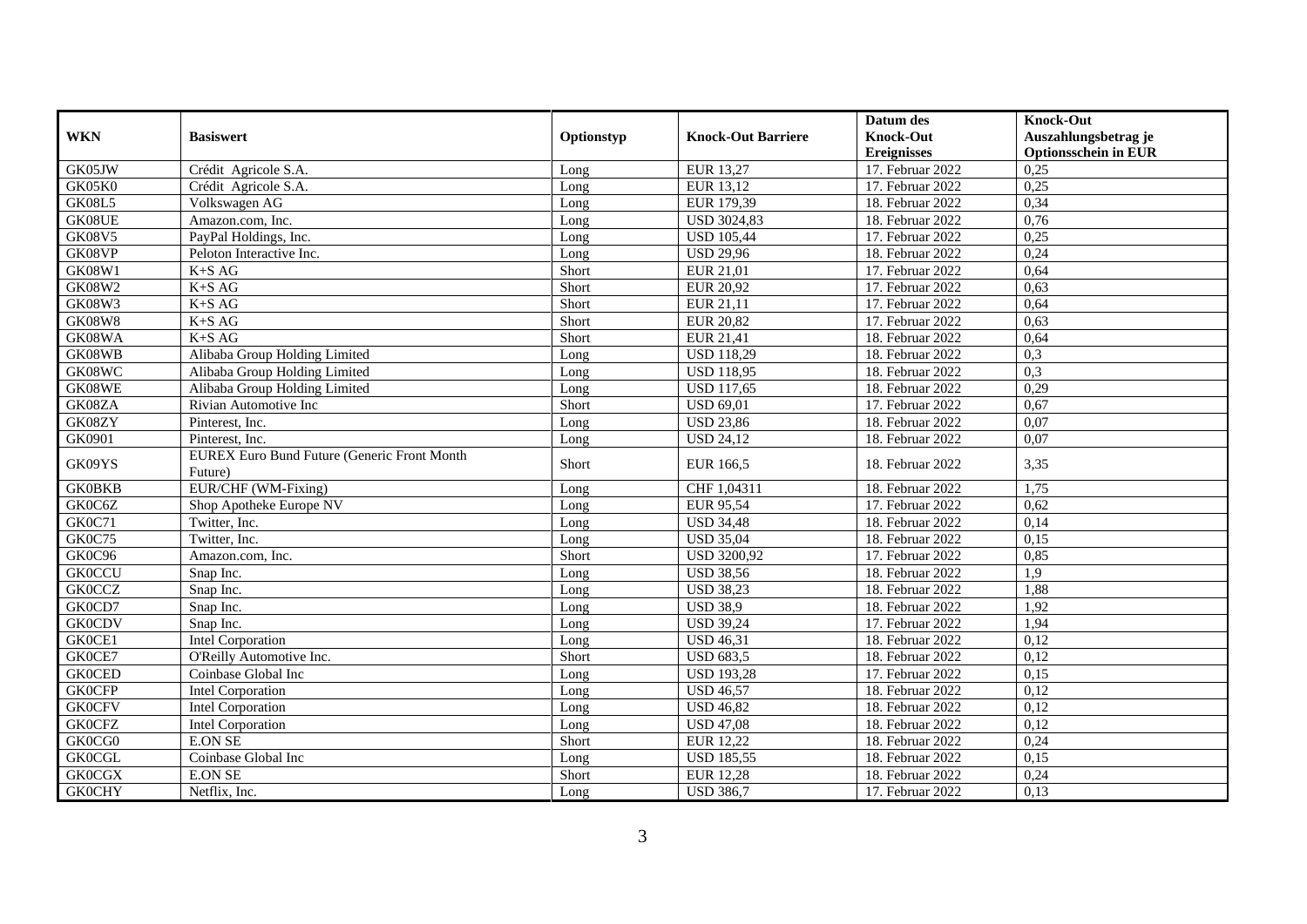|               |                                                             |            |                           | Datum des          | <b>Knock-Out</b>            |
|---------------|-------------------------------------------------------------|------------|---------------------------|--------------------|-----------------------------|
| <b>WKN</b>    | <b>Basiswert</b>                                            | Optionstyp | <b>Knock-Out Barriere</b> | <b>Knock-Out</b>   | Auszahlungsbetrag je        |
|               |                                                             |            |                           | <b>Ereignisses</b> | <b>Optionsschein in EUR</b> |
| GK0CJ7        | Commerzbank AG                                              | Short      | <b>EUR 9,08</b>           | 17. Februar 2022   | 0,38                        |
| GK0CJ9        | Commerzbank AG                                              | Short      | <b>EUR 9,04</b>           | 17. Februar 2022   | 0,38                        |
| <b>GK0EHE</b> | DAX <sup>®</sup> (Performance Index)/ X-DAX <sup>®</sup>    | Long       | EUR 15001,386             | 18. Februar 2022   | 1,49                        |
| <b>GK0EHF</b> | DAX <sup>®</sup> (Performance Index)                        | Long       | EUR 15070,495             | 18. Februar 2022   | 1,49                        |
| <b>GK0EHS</b> | DAX <sup>®</sup> (Performance Index)                        | Long       | EUR 15009,054             | 18. Februar 2022   | 1,49                        |
| <b>GK0EHW</b> | $\text{DAX}^{\textcircled{}}$ (Performance Index)           | Long       | EUR 15024,439             | 18. Februar 2022   | 1,49                        |
| GK0EJ2        | DAX <sup>®</sup> (Performance Index)/X-DAX <sup>®</sup>     | Long       | EUR 15016,752             | 18. Februar 2022   | 1,49                        |
| <b>GK0EJF</b> | $DAX^{\circledast}$ (Performance Index)/ X-DAX <sup>®</sup> | Long       | EUR 14993,759             | 18. Februar 2022   | 1,48                        |
| <b>GK0EJS</b> | $DAX^{\circledast}$ (Performance Index)                     | Long       | EUR 15062,777             | 18. Februar 2022   | 1,49                        |
| <b>GK0EJY</b> | DAX <sup>®</sup> (Performance Index)                        | Long       | EUR 15047,442             | 18. Februar 2022   | 1,49                        |
| GK0EK3        | $DAX^{\circledR}$ (Performance Index)                       | Long       | EUR 15032,107             | 18. Februar 2022   | 1,49                        |
| <b>GK0EKB</b> | DAX <sup>®</sup> (Performance Index)                        | Long       | EUR 15001,386             | 18. Februar 2022   | 1,49                        |
| <b>GK0EKE</b> | $DAX^{\circledast}$ (Performance Index)                     | Long       | EUR 15016,752             | 18. Februar 2022   | 1,49                        |
| <b>GK0EKQ</b> | $DAX^{\circledcirc}$ (Performance Index)/X-DAX <sup>®</sup> | Long       | EUR 15009,054             | 18. Februar 2022   | 1,49                        |
| <b>GK0EKY</b> | DAX <sup>®</sup> (Performance Index)                        | Long       | EUR 15055,119             | 18. Februar 2022   | 1,49                        |
| <b>GK0EMW</b> | $DAX^{\circledR}$ (Performance Index)                       | Long       | EUR 14993,759             | 18. Februar 2022   | 1,48                        |
| <b>GK0ENJ</b> | $DAX^{\circledR}$ (Performance Index)                       | Long       | EUR 15039,784             | 18. Februar 2022   | 1,49                        |
| <b>GK0FCW</b> | Eckert & Ziegler Strahlen- und Medizintechnik AG            | Long       | EUR 64,55                 | 18. Februar 2022   | 0,25                        |
| GK0FE2        | Eckert & Ziegler Strahlen- und Medizintechnik AG            | Long       | EUR 65,59                 | 18. Februar 2022   | 0,25                        |
| <b>GK0FEG</b> | Eckert & Ziegler Strahlen- und Medizintechnik AG            | Long       | EUR 65,94                 | 18. Februar 2022   | 0,25                        |
| GK0FF4        | Eckert & Ziegler Strahlen- und Medizintechnik AG            | Long       | EUR 66,29                 | 18. Februar 2022   | 0,25                        |
| GK0FF6        | Eckert & Ziegler Strahlen- und Medizintechnik AG            | Long       | EUR 65,24                 | 18. Februar 2022   | 0,25                        |
| <b>GK0FFV</b> | PayPal Holdings, Inc.                                       | Long       | <b>USD 109,59</b>         | 17. Februar 2022   | 0,28                        |
| <b>GK0FFW</b> | adidas AG                                                   | Long       | EUR 228,73                | 18. Februar 2022   | 0,44                        |
| GK0FG4        | PayPal Holdings, Inc.                                       | Long       | <b>USD 108,86</b>         | 17. Februar 2022   | 0,28                        |
| <b>GK0FHB</b> | Commerzbank AG                                              | Short      | <b>EUR 8,83</b>           | 17. Februar 2022   | 0,36                        |
| <b>GK0FJC</b> | Amazon.com, Inc.                                            | Short      | USD 3179,33               | 17. Februar 2022   | 0,86                        |
| <b>GK0FJS</b> | Tesla Inc                                                   | Long       | <b>USD 855,93</b>         | 18. Februar 2022   | 0,35                        |
| <b>GK0FJW</b> | Tesla Inc                                                   | Long       | <b>USD 865,43</b>         | 18. Februar 2022   | 0,36                        |
| <b>GK0FJZ</b> | Tesla Inc                                                   | Long       | <b>USD 874,93</b>         | 17. Februar 2022   | 0,36                        |
| GK0FK0        | Tesla Inc                                                   | Long       | <b>USD 889,17</b>         | 17. Februar 2022   | 0,37                        |
| GK0FK1        | Tesla Inc                                                   | Long       | <b>USD 860,68</b>         | 18. Februar 2022   | 0,36                        |
| GK0FK7        | Tesla Inc                                                   | Long       | <b>USD 870,17</b>         | 18. Februar 2022   | 0,36                        |
| <b>GK0FKF</b> | Tesla Inc                                                   | Long       | <b>USD 879,68</b>         | 17. Februar 2022   | 0,37                        |
| <b>GK0FKK</b> | Tesla Inc                                                   | Long       | <b>USD 893,91</b>         | 17. Februar 2022   | 0,37                        |
| <b>GK0FKP</b> | Tesla Inc                                                   | Long       | <b>USD 884,41</b>         | 17. Februar 2022   | 0,37                        |
| <b>GK0FLT</b> | Pan American Silver Corp                                    | Short      | <b>USD 24,48</b>          | 17. Februar 2022   | 0,08                        |
| GK0FM8        | Robinhood Markets Inc                                       | Long       | <b>USD 13,13</b>          | 17. Februar 2022   | 0,11                        |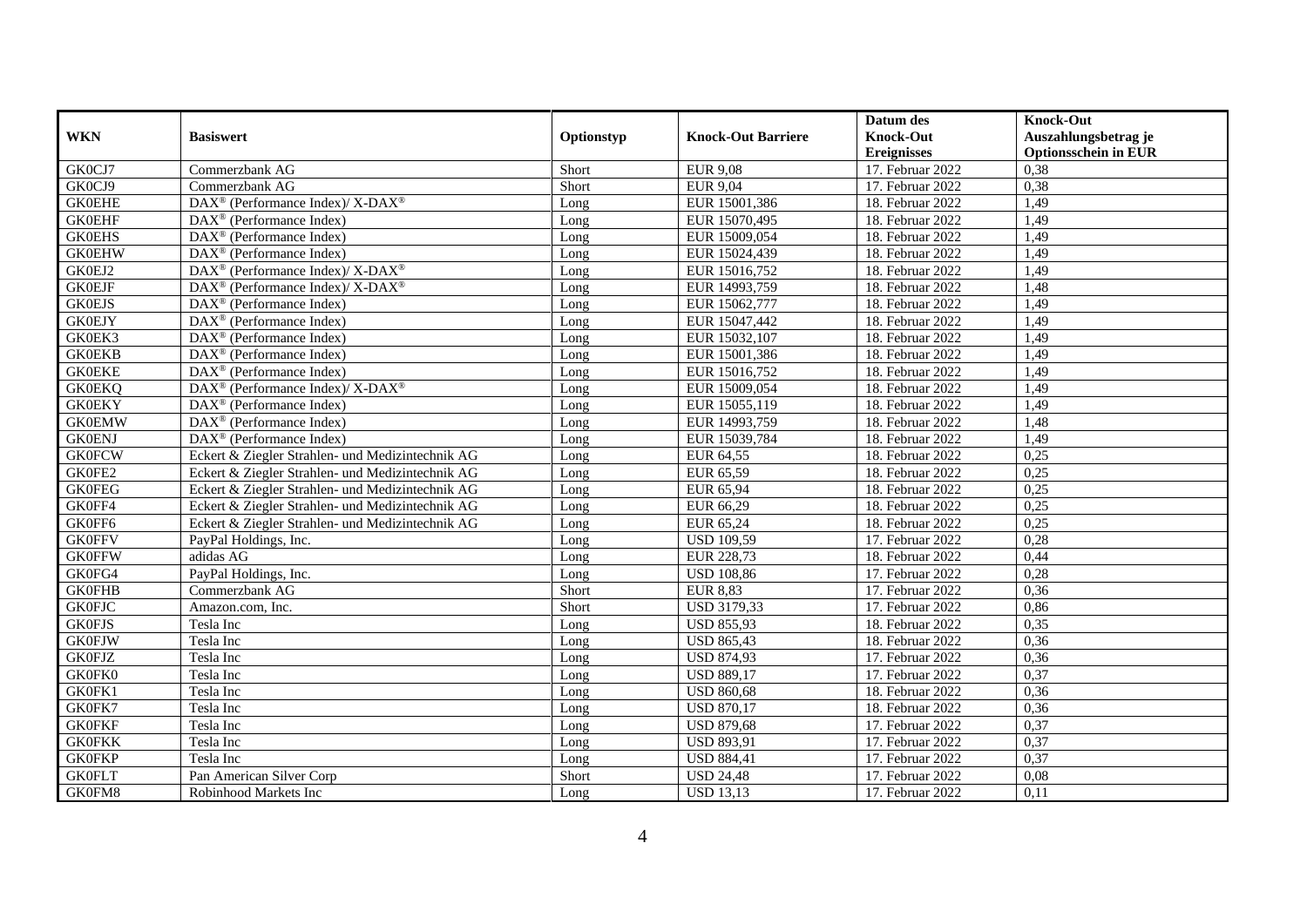|            |                                                                          |            |                           | Datum des          | <b>Knock-Out</b>            |
|------------|--------------------------------------------------------------------------|------------|---------------------------|--------------------|-----------------------------|
| <b>WKN</b> | <b>Basiswert</b>                                                         | Optionstyp | <b>Knock-Out Barriere</b> | <b>Knock-Out</b>   | Auszahlungsbetrag je        |
|            |                                                                          |            |                           | <b>Ereignisses</b> | <b>Optionsschein in EUR</b> |
| GK0H1F     | DAX <sup>®</sup> (Performance Index)/ X-DAX <sup>®</sup>                 | Long       | EUR 15028,862             | 18. Februar 2022   | 1,49                        |
| GK0H1W     | DAX <sup>®</sup> (Performance Index)/X-DAX <sup>®</sup>                  | Long       | EUR 15044,125             | 18. Februar 2022   | 1,49                        |
| GK0H1X     | $\text{DAX}^{\circledast}$ (Performance Index)/X-DAX <sup>®</sup>        | Long       | EUR 15059,368             | 18. Februar 2022   | 1,49                        |
| GK0H23     | $\overline{\text{DAX}^{\otimes}}$ (Performance Index)/X-DAX <sup>®</sup> | Long       | EUR 15051,751             | 18. Februar 2022   | 1,49                        |
| GK0H26     | $DAX^{\circledast}$ (Performance Index)/ X-DAX <sup>®</sup>              | Long       | EUR 15074,641             | 18. Februar 2022   | 1,49                        |
| GK0H27     | $\text{DAX}^{\circledast}$ (Performance Index)/ X-DAX <sup>®</sup>       | Long       | EUR 15067,004             | 18. Februar 2022   | 1,49                        |
| GK0H2D     | $DAX^{\circledast}$ (Performance Index)/ X-DAX <sup>®</sup>              | Long       | EUR 15036,498             | 18. Februar 2022   | 1,49                        |
| GK0H3P     | EURO STOXX <sup>®</sup> Banks (Price EUR) Index                          | Long       | EUR 109,21                | 17. Februar 2022   | 0,21                        |
| GK0H3Q     | EURO STOXX <sup>®</sup> Banks (Price EUR) Index                          | Long       | EUR 108,65                | 18. Februar 2022   | 0,21                        |
| GK0H3R     | EURO STOXX <sup>®</sup> Banks (Price EUR) Index                          | Long       | EUR 108,87                | 17. Februar 2022   | 0,21                        |
| GK0H3S     | EURO STOXX <sup>®</sup> Banks (Price EUR) Index                          | Long       | EUR 109,77                | 17. Februar 2022   | 0,21                        |
| GK0H3T     | EURO STOXX <sup>®</sup> Banks (Price EUR) Index                          | Long       | EUR 109,32                | 17. Februar 2022   | 0,21                        |
| GK0H3U     | EURO STOXX <sup>®</sup> Banks (Price EUR) Index                          | Long       | EUR 108,76                | 17. Februar 2022   | 0,21                        |
| GK0H3V     | EURO STOXX <sup>®</sup> Banks (Price EUR) Index                          | Long       | EUR 109,55                | 17. Februar 2022   | 0,21                        |
| GK0H3W     | EURO STOXX <sup>®</sup> Banks (Price EUR) Index                          | Long       | EUR 109,88                | 17. Februar 2022   | 0,21                        |
| GK0H3X     | EURO STOXX <sup>®</sup> Banks (Price EUR) Index                          | Long       | EUR 109,66                | 17. Februar 2022   | 0,21                        |
| GK0H3Y     | EURO STOXX <sup>®</sup> Banks (Price EUR) Index                          | Long       | <b>EUR 110</b>            | 17. Februar 2022   | 0,22                        |
| GK0H3Z     | EURO STOXX <sup>®</sup> Banks (Price EUR) Index                          | Long       | EUR 109.1                 | 17. Februar 2022   | 0,21                        |
| GK0H40     | EURO STOXX <sup>®</sup> Banks (Price EUR) Index                          | Long       | EUR 109,43                | 17. Februar 2022   | 0,21                        |
| GK0H41     | EURO STOXX <sup>®</sup> Banks (Price EUR) Index                          | Long       | EUR 108,98                | 17. Februar 2022   | 0,21                        |
| GK0H4E     | NASDAQ-100 Index®                                                        | Long       | USD 14257,983             | 17. Februar 2022   | 2,46                        |
| GK0H4J     | NASDAQ-100 Index®                                                        | Long       | USD 14243,304             | 17. Februar 2022   | 2,46                        |
| GK0H4N     | NASDAQ-100 Index®                                                        | Long       | USD 14287,209             | 17. Februar 2022   | 2,46                        |
| GK0H4P     | NASDAQ-100 Index <sup>®</sup>                                            | Long       | USD 14272,601             | 17. Februar 2022   | 2,46                        |
| GK0H4S     | NASDAQ-100 Index®                                                        | Long       | USD 14214,017             | 17. Februar 2022   | 2,45                        |
| GK0H4T     | NASDAQ-100 Index®                                                        | Long       | USD 14228,676             | 17. Februar 2022   | 2,45                        |
| GK0H4V     | NASDAQ-100 Index®                                                        | Long       | USD 14199,44              | 17. Februar 2022   | 2,45                        |
| GK0H50     | NASDAQ-100 Index <sup>®</sup>                                            | Long       | USD 14184,792             | 17. Februar 2022   | 2,45                        |
| GK0H51     | NASDAQ-100 Index®                                                        | Long       | USD 14170,164             | 17. Februar 2022   | 2,44                        |
| GK0H53     | NASDAQ-100 Index®                                                        | Long       | USD 14141,867             | 18. Februar 2022   | 2,44                        |
| GK0H56     | NASDAQ-100 Index®                                                        | Long       | USD 14155,505             | 17. Februar 2022   | 2,44                        |
| GK0H9D     | Veolia Environnement S.A.                                                | Short      | <b>EUR 32,87</b>          | 18. Februar 2022   | 0,66                        |
| GK0H9E     | Amazon.com, Inc.                                                         | Long       | <b>USD 3047,86</b>        | 18. Februar 2022   | 0,78                        |
| GK0H9G     | Spotify Technology S.A.                                                  | Long       | <b>USD 159,06</b>         | 17. Februar 2022   | 0,47                        |
| GK0H9K     | Commerzbank AG                                                           | Short      | <b>EUR 8,87</b>           | 17. Februar 2022   | 0,37                        |
| GK0H9V     | Spotify Technology S.A.                                                  | Long       | <b>USD 151,79</b>         | 18. Februar 2022   | 0,45                        |
| GK0HA1     | Adobe Inc.                                                               | Long       | <b>USD 459,85</b>         | 17. Februar 2022   | 1,17                        |
| GK0HA2     | Adobe Inc.                                                               | Long       | <b>USD 447,4</b>          | 18. Februar 2022   | 1,14                        |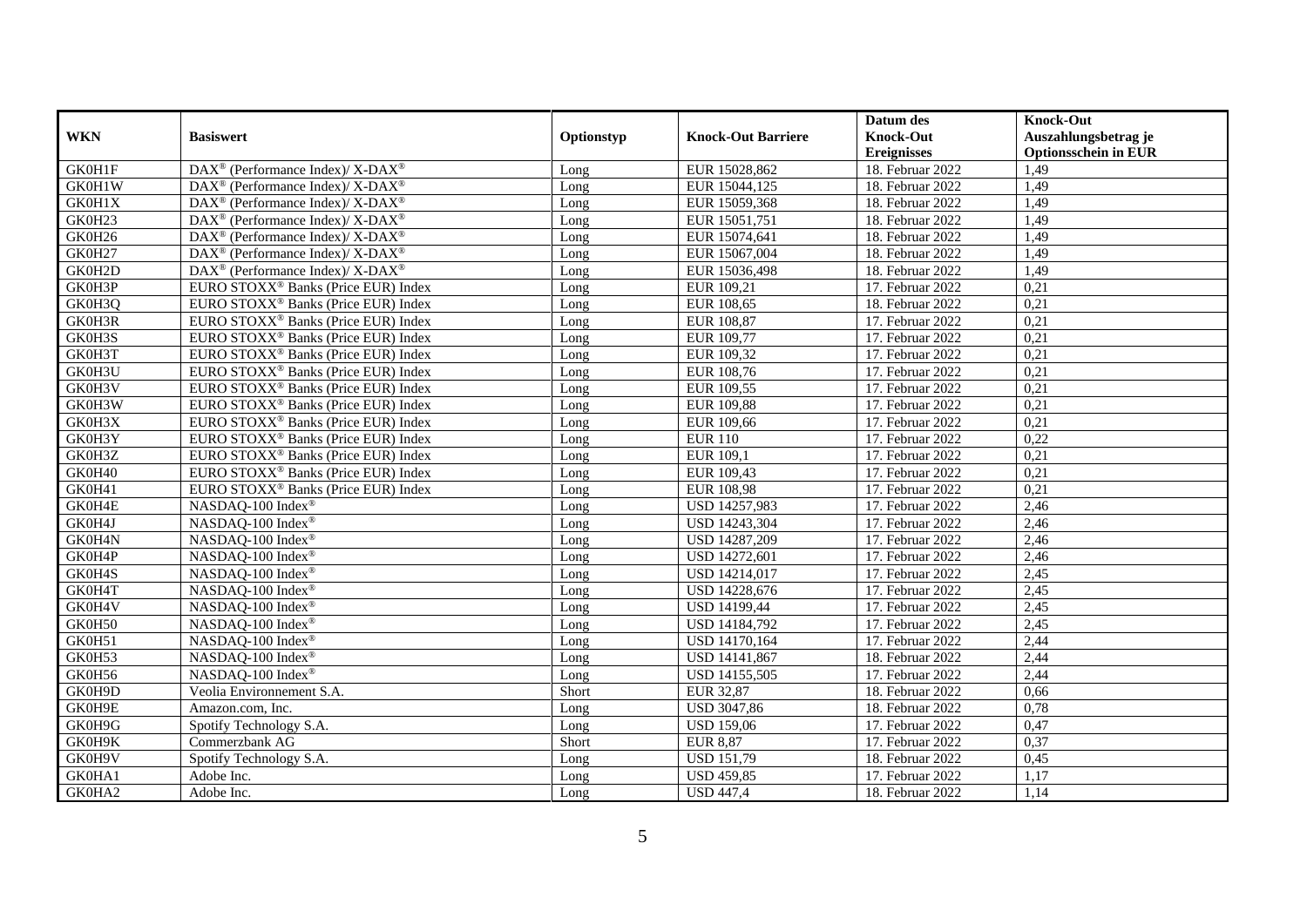|               |                              |            |                           | Datum des          | <b>Knock-Out</b>            |
|---------------|------------------------------|------------|---------------------------|--------------------|-----------------------------|
| <b>WKN</b>    | <b>Basiswert</b>             | Optionstyp | <b>Knock-Out Barriere</b> | <b>Knock-Out</b>   | Auszahlungsbetrag je        |
|               |                              |            |                           | <b>Ereignisses</b> | <b>Optionsschein in EUR</b> |
| GK0HA3        | Adobe Inc.                   | Long       | <b>USD 450,52</b>         | 18. Februar 2022   | 1,15                        |
| GK0HA4        | Adobe Inc.                   | Long       | <b>USD 453,62</b>         | 18. Februar 2022   | 1,15                        |
| GK0HA5        | Commerzbank AG               | Short      | <b>EUR 8,99</b>           | 17. Februar 2022   | 0,37                        |
| GK0HA6        | Spotify Technology S.A.      | Long       | <b>USD 156,63</b>         | 18. Februar 2022   | 0,46                        |
| <b>GK0HAB</b> | Siemens AG                   | Long       | EUR 135,98                | 18. Februar 2022   | 0,26                        |
| <b>GK0HAC</b> | Adobe Inc.                   | Long       | <b>USD 462,94</b>         | 17. Februar 2022   | 1,18                        |
| <b>GK0HAG</b> | Siemens AG                   | Long       | EUR 138,82                | 18. Februar 2022   | 0,27                        |
| <b>GK0HAK</b> | Siemens AG                   | Long       | EUR 138,11                | 18. Februar 2022   | 0,27                        |
| <b>GK0HAM</b> | Siemens AG                   | Long       | EUR 137,4                 | 18. Februar 2022   | 0,27                        |
| <b>GK0HAP</b> | Spotify Technology S.A.      | Long       | <b>USD 152,99</b>         | 18. Februar 2022   | 0,45                        |
| <b>GK0HAV</b> | PayPal Holdings, Inc.        | Long       | <b>USD 106,56</b>         | 17. Februar 2022   | 0,27                        |
| <b>GK0HBD</b> | Siemens AG                   | Long       | EUR 136,69                | 18. Februar 2022   | 0,27                        |
| <b>GK0HBJ</b> | Commerzbank AG               | Short      | <b>EUR 8,95</b>           | 17. Februar 2022   | 0,37                        |
| <b>GK0HBQ</b> | Amazon.com. Inc.             | Long       | <b>USD 3080,33</b>        | 18. Februar 2022   | 0,78                        |
| <b>GK0HBX</b> | Spotify Technology S.A.      | Long       | <b>USD 160,28</b>         | 17. Februar 2022   | 0,47                        |
| <b>GK0HBZ</b> | Spotify Technology S.A.      | Long       | <b>USD 154,22</b>         | 18. Februar 2022   | 0,46                        |
| GK0HC1        | Commerzbank AG               | Short      | <b>EUR 8,91</b>           | 17. Februar 2022   | 0,37                        |
| GK0HC4        | Amazon.com. Inc.             | Long       | <b>USD 3064,1</b>         | 18. Februar 2022   | 0,78                        |
| <b>GK0HDH</b> | Uber Technologies, Inc.      | Long       | <b>USD 35,26</b>          | 18. Februar 2022   | 0,17                        |
| <b>GK0HDJ</b> | Uber Technologies, Inc.      | Long       | <b>USD 35</b>             | 18. Februar 2022   | 0,17                        |
| <b>GK0HDL</b> | Uber Technologies, Inc.      | Long       | <b>USD 34,74</b>          | 18. Februar 2022   | 0,17                        |
| GK0HF0        | Twitter, Inc.                | Long       | <b>USD 35,27</b>          | 18. Februar 2022   | 0,15                        |
| GK0HF2        | Twitter, Inc.                | Long       | <b>USD 34,73</b>          | 18. Februar 2022   | 0,14                        |
| GK0HF5        | Peloton Interactive Inc.     | Long       | <b>USD 30.9</b>           | 17. Februar 2022   | 0,25                        |
| <b>GK0HFC</b> | Pinterest, Inc.              | Long       | <b>USD 24,59</b>          | 18. Februar 2022   | 0,07                        |
| <b>GK0HFS</b> | Pinterest, Inc.              | Long       | <b>USD 24,32</b>          | 18. Februar 2022   | 0,07                        |
| GK0HG8        | Twitter, Inc.                | Long       | <b>USD 34,19</b>          | 18. Februar 2022   | 0,14                        |
| <b>GK0HGD</b> | Advanced Micro Devices, Inc. | Long       | <b>USD 113,78</b>         | 17. Februar 2022   | 0,56                        |
| <b>GK0HGM</b> | Advanced Micro Devices, Inc. | Long       | <b>USD 112,53</b>         | 17. Februar 2022   | 0,56                        |
| <b>GK0HGN</b> | Advanced Micro Devices, Inc. | Long       | <b>USD 113,16</b>         | 17. Februar 2022   | 0,56                        |
| <b>GK0HGP</b> | Advanced Micro Devices, Inc. | Long       | <b>USD 111,91</b>         | 18. Februar 2022   | 0,55                        |
| <b>GK0HGS</b> | Novo Nordisk A/S             | Short      | <b>DKK 680,5</b>          | 17. Februar 2022   | 1,86                        |
| <b>GK0HGU</b> | Novo Nordisk A/S             | Short      | DKK 676,59                | 17. Februar 2022   | 1,85                        |
| GK0HH9        | ASML Holding N.V.            | Short      | EUR 586,52                | 17. Februar 2022   | 1,19                        |
| <b>GK0HHL</b> | Zalando SE                   | Long       | EUR 60,76                 | 18. Februar 2022   | 0,23                        |
| <b>GK0HHU</b> | Advanced Micro Devices, Inc. | Long       | <b>USD 111,24</b>         | 18. Februar 2022   | 0,55                        |
| GK0HJ1        | Zalando SE                   | Long       | EUR 60,16                 | 18. Februar 2022   | 0,23                        |
| <b>GK0HJD</b> | Bayer AG                     | Short      | EUR 54,53                 | 18. Februar 2022   | 0,17                        |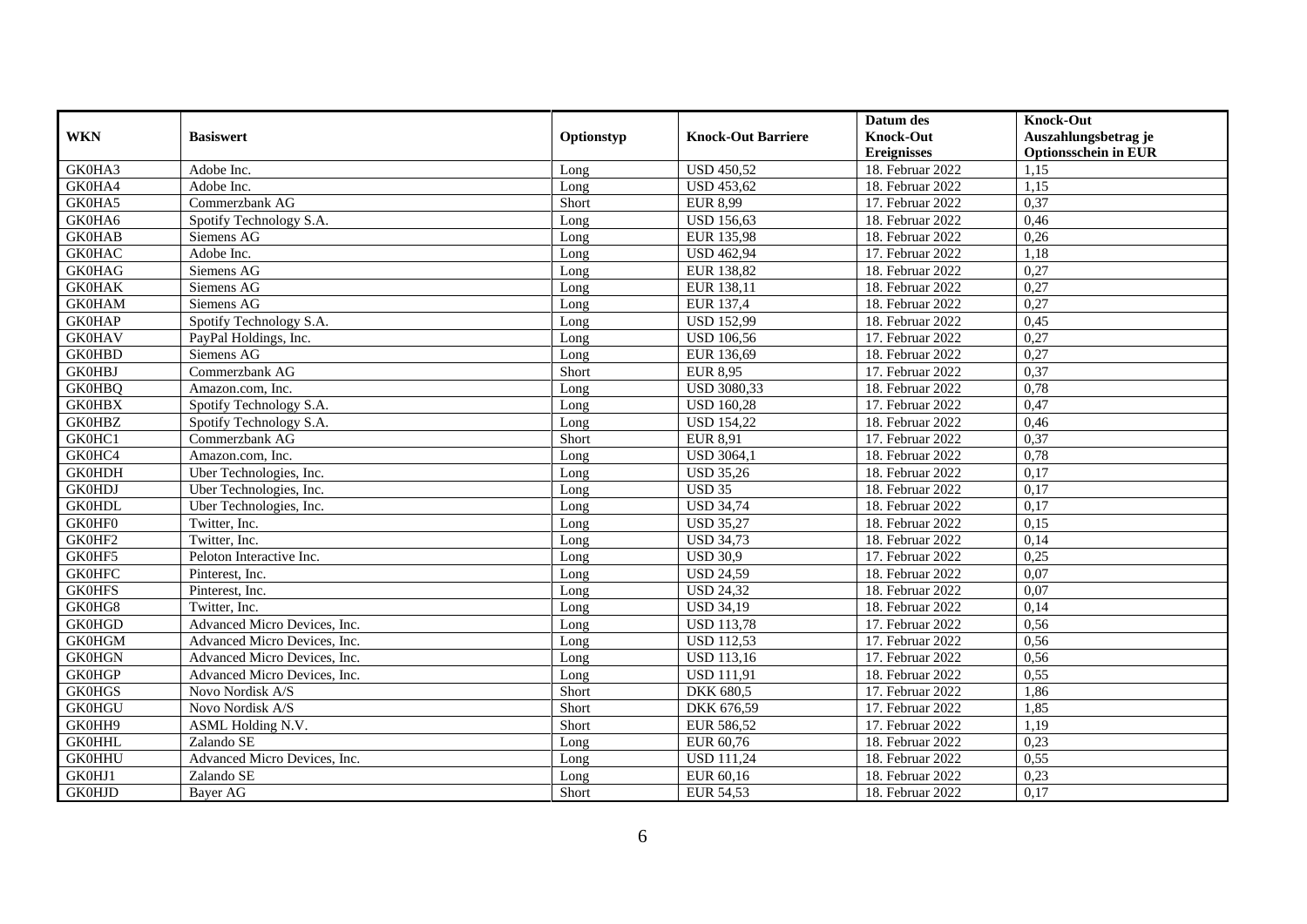|               |                                                               |            |                           | Datum des          | <b>Knock-Out</b>            |
|---------------|---------------------------------------------------------------|------------|---------------------------|--------------------|-----------------------------|
| <b>WKN</b>    | <b>Basiswert</b>                                              | Optionstyp | <b>Knock-Out Barriere</b> | <b>Knock-Out</b>   | Auszahlungsbetrag je        |
|               | EUREX Euro Bund Future (Generic Front Month                   |            |                           | <b>Ereignisses</b> | <b>Optionsschein in EUR</b> |
| <b>GK0JTP</b> | Future)                                                       | Short      | <b>EUR 166</b>            | 17. Februar 2022   | 3,38                        |
| <b>GK0JTQ</b> | <b>EUREX Euro Bund Future (Generic Front Month</b><br>Future) | Short      | EUR 165.5                 | 17. Februar 2022   | 3,37                        |
| GK0PF7        | ASML Holding N.V.                                             | Long       | <b>EUR 575,98</b>         | 18. Februar 2022   | 1,13                        |
| GK0PF8        | Shop Apotheke Europe NV                                       | Short      | EUR 98,76                 | 18. Februar 2022   | 0,74                        |
| GK0PF9        | Booking Holdings Inc.                                         | Long       | <b>USD 2661,97</b>        | 18. Februar 2022   | 0,46                        |
| <b>GK0PFA</b> | Deutsche Lufthansa AG                                         | Long       | <b>EUR 7,76</b>           | 18. Februar 2022   | 0,02                        |
| <b>GK0PFB</b> | PowerCell Sweden AB                                           | Long       | SEK 146,74                | 18. Februar 2022   | 0,06                        |
| <b>GK0PFC</b> | PowerCell Sweden AB                                           | Long       | SEK 137,55                | 18. Februar 2022   | 0,06                        |
| <b>GK0PFD</b> | Shop Apotheke Europe NV                                       | Short      | <b>EUR 97,8</b>           | 18. Februar 2022   | 0,74                        |
| <b>GK0PFE</b> | PowerCell Sweden AB                                           | Long       | SEK 142,05                | 18. Februar 2022   | 0,06                        |
| <b>GK0PFF</b> | Deutsche Lufthansa AG                                         | Long       | <b>EUR 7,6</b>            | 18. Februar 2022   | 0,02                        |
| <b>GK0PFG</b> | Shop Apotheke Europe NV                                       | Short      | <b>EUR 96,47</b>          | 18. Februar 2022   | 0,73                        |
| <b>GK0PFP</b> | Booking Holdings Inc.                                         | Long       | <b>USD 2647,73</b>        | 18. Februar 2022   | 0,46                        |
| <b>GK0PFQ</b> | ASML Holding N.V.                                             | Long       | EUR 573,02                | 18. Februar 2022   | 1,12                        |
| <b>GK0PFU</b> | Deutsche Lufthansa AG                                         | Long       | <b>EUR 7,72</b>           | 18. Februar 2022   | 0,02                        |
| <b>GK0PFW</b> | Booking Holdings Inc.                                         | Long       | <b>USD 2605,05</b>        | 18. Februar 2022   | 0,45                        |
| <b>GK0PFY</b> | PowerCell Sweden AB                                           | Long       | SEK 141,26                | 18. Februar 2022   | 0,06                        |
| <b>GK0PFZ</b> | Booking Holdings Inc.                                         | Long       | <b>USD 2619,29</b>        | 18. Februar 2022   | 0,45                        |
| GK0PG6        | Booking Holdings Inc.                                         | Long       | <b>USD 2590,83</b>        | 18. Februar 2022   | 0,45                        |
| GK0PG8        | Alibaba Group Holding Limited                                 | Long       | <b>USD 120,34</b>         | 18. Februar 2022   | 0,31                        |
| <b>GK0PGB</b> | Alibaba Group Holding Limited                                 | Long       | <b>USD 122,93</b>         | 18. Februar 2022   | 0,32                        |
| <b>GK0PGE</b> | Shop Apotheke Europe NV                                       | Short      | EUR 96,91                 | 18. Februar 2022   | 0,73                        |
| <b>GK0PGF</b> | Alibaba Group Holding Limited                                 | Long       | <b>USD 119,7</b>          | 18. Februar 2022   | 0,31                        |
| <b>GK0PGG</b> | Freenet AG                                                    | Short      | <b>EUR 25,54</b>          | 18. Februar 2022   | 0,05                        |
| <b>GK0PGJ</b> | Alibaba Group Holding Limited                                 | Long       | <b>USD 124,88</b>         | 18. Februar 2022   | 0,32                        |
| <b>GK0PGN</b> | Freenet AG                                                    | Short      | <b>EUR 25,67</b>          | 18. Februar 2022   | 0,05                        |
| <b>GK0PGR</b> | Alibaba Group Holding Limited                                 | Long       | <b>USD 122,29</b>         | 18. Februar 2022   | 0,31                        |
| <b>GK0PGS</b> | PowerCell Sweden AB                                           | Long       | SEK 142,83                | 18. Februar 2022   | 0,06                        |
| <b>GK0PGT</b> | Alibaba Group Holding Limited                                 | Long       | <b>USD 121,64</b>         | 18. Februar 2022   | 0,31                        |
| <b>GK0PGV</b> | Alibaba Group Holding Limited                                 | Long       | <b>USD 124,23</b>         | 18. Februar 2022   | 0,32                        |
| <b>GK0PGX</b> | Alibaba Group Holding Limited                                 | Long       | <b>USD 123,58</b>         | 18. Februar 2022   | 0,32                        |
| <b>GK0PGY</b> | Alibaba Group Holding Limited                                 | Long       | <b>USD 120,99</b>         | 18. Februar 2022   | 0,31                        |
| GK0PH0        | PowerCell Sweden AB                                           | Long       | SEK 145,96                | 18. Februar 2022   | 0,06                        |
| GK0PH1        | <b>ASML Holding N.V.</b>                                      | Long       | EUR 567,09                | 18. Februar 2022   | 1,11                        |
| GK0PH3        | Shop Apotheke Europe NV                                       | Short      | EUR 97,36                 | 18. Februar 2022   | 0,73                        |
| GK0PH4        | PowerCell Sweden AB                                           | Long       | SEK 140,47                | 18. Februar 2022   | 0,06                        |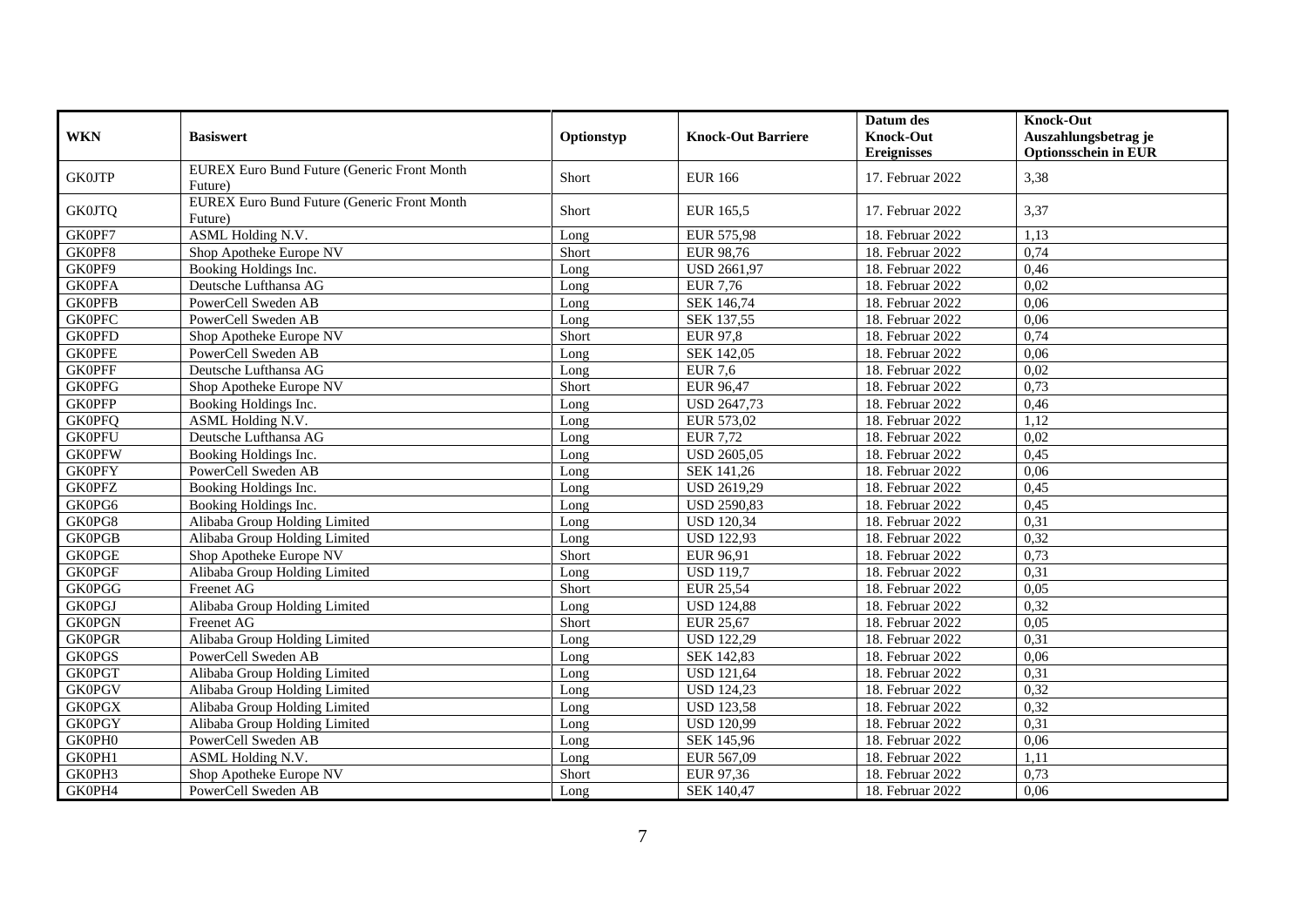|               |                                                          |            |                           | Datum des          | <b>Knock-Out</b>            |
|---------------|----------------------------------------------------------|------------|---------------------------|--------------------|-----------------------------|
| <b>WKN</b>    | <b>Basiswert</b>                                         | Optionstyp | <b>Knock-Out Barriere</b> | <b>Knock-Out</b>   | Auszahlungsbetrag je        |
|               |                                                          |            |                           | <b>Ereignisses</b> | <b>Optionsschein in EUR</b> |
| GK0PH5        | PowerCell Sweden AB                                      | Long       | SEK 138,63                | 18. Februar 2022   | 0,06                        |
| GK0PH6        | Deutsche Lufthansa AG                                    | Long       | <b>EUR 7,64</b>           | 18. Februar 2022   | 0,02                        |
| GK0PH8        | Deutsche Lufthansa AG                                    | Long       | <b>EUR 7,56</b>           | 18. Februar 2022   | 0,02                        |
| <b>GK0PHA</b> | Booking Holdings Inc.                                    | Long       | <b>USD 2633,52</b>        | 18. Februar 2022   | 0,45                        |
| <b>GK0PHF</b> | Booking Holdings Inc.                                    | Long       | <b>USD 2690,44</b>        | 18. Februar 2022   | 0,46                        |
| <b>GK0PHL</b> | <b>Booking Holdings Inc.</b>                             | Long       | <b>USD 2676,2</b>         | 18. Februar 2022   | 0,46                        |
| <b>GK0PHM</b> | ASML Holding N.V.                                        | Long       | EUR 578,95                | 18. Februar 2022   | 1,14                        |
| <b>GK0PHP</b> | PowerCell Sweden AB                                      | Long       | SEK 144,39                | 18. Februar 2022   | 0,06                        |
| <b>GK0PHQ</b> | PowerCell Sweden AB                                      | Long       | SEK 139,6                 | 18. Februar 2022   | 0,06                        |
| <b>GK0PHR</b> | Shop Apotheke Europe NV                                  | Short      | <b>EUR 98,26</b>          | 18. Februar 2022   | 0,74                        |
| <b>GK0PHS</b> | PowerCell Sweden AB                                      | Long       | SEK 145,18                | 18. Februar 2022   | 0,06                        |
| <b>GK0PHT</b> | PowerCell Sweden AB                                      | Long       | SEK 148,31                | 18. Februar 2022   | 0,06                        |
| <b>GK0PHX</b> | Freenet AG                                               | Short      | EUR 25,79                 | 18. Februar 2022   | 0,05                        |
| <b>GK0PHY</b> | ASML Holding N.V.                                        | Long       | EUR 570,05                | 18. Februar 2022   | 1,12                        |
| GK0PJ1        | Deutsche Lufthansa AG                                    | Long       | <b>EUR 7,68</b>           | 18. Februar 2022   | 0,02                        |
| GK0PJ2        | PowerCell Sweden AB                                      | Long       | SEK 143,61                | 18. Februar 2022   | 0.06                        |
| GK0PJ3        | PowerCell Sweden AB                                      | Long       | SEK 147,52                | 18. Februar 2022   | 0,06                        |
| GK0PJ5        | Freenet AG                                               | Short      | <b>EUR 25,92</b>          | 18. Februar 2022   | 0,05                        |
| <b>GK0PJH</b> | ADYEN N.V.                                               | Long       | EUR 1911,7                | 18. Februar 2022   | 1,42                        |
| <b>GK0PJJ</b> | ADYEN N.V.                                               | Long       | EUR 1922,2                | 18. Februar 2022   | 1,42                        |
| <b>GK0PJN</b> | Texas Instruments Incorporated                           | Short      | <b>USD 167,57</b>         | 18. Februar 2022   | 0,46                        |
| <b>GK0PJS</b> | ADYEN N.V.                                               | Long       | EUR 1889,72               | 18. Februar 2022   | 1.4                         |
| <b>GK0PJV</b> | Robinhood Markets Inc                                    | Long       | <b>USD 12,75</b>          | 18. Februar 2022   | 0,11                        |
| <b>GK0PJX</b> | Texas Instruments Incorporated                           | Short      | <b>USD 166,61</b>         | 18. Februar 2022   | 0,45                        |
| <b>GK0PJY</b> | ADYEN N.V.                                               | Long       | EUR 1847,11               | 18. Februar 2022   | 1,37                        |
| <b>GK0PJZ</b> | ADYEN N.V.                                               | Long       | EUR 1877,11               | 18. Februar 2022   | 1,39                        |
| GK0PK1        | ADYEN N.V.                                               | Long       | EUR 1901,06               | 18. Februar 2022   | 1,41                        |
| GK0PK4        | DAX <sup>®</sup> (Performance Index)/ X-DAX <sup>®</sup> | Long       | EUR 15288,66              | 18. Februar 2022   | 1,51                        |
| GK0PK5        | DAX <sup>®</sup> (Performance Index)/X-DAX <sup>®</sup>  | Long       | EUR 15195,56              | 18. Februar 2022   | 1,5                         |
| GK0PK7        | $DAX^{\circledast}$ (Performance Index)                  | Long       | EUR 15211,06              | 18. Februar 2022   | 1,51                        |
| GK0PK9        | DAX <sup>®</sup> (Performance Index)/X-DAX <sup>®</sup>  | Long       | EUR 15187,81              | 18. Februar 2022   | 1,5                         |
| <b>GK0PKA</b> | DAX <sup>®</sup> (Performance Index)/X-DAX <sup>®</sup>  | Long       | EUR 15311,91              | 18. Februar 2022   | 1,52                        |
| <b>GK0PKB</b> | $DAX^{\circledast}$ (Performance Index)                  | Long       | EUR 15133,54              | 18. Februar 2022   | 1,5                         |
| <b>GK0PKC</b> | DAX <sup>®</sup> (Performance Index)/ X-DAX <sup>®</sup> | Long       | EUR 15211,06              | 18. Februar 2022   | 1,51                        |
| <b>GK0PKD</b> | DAX <sup>®</sup> (Performance Index)/ X-DAX <sup>®</sup> | Long       | EUR 15133,54              | 18. Februar 2022   | 1,5                         |
| <b>GK0PKE</b> | $DAX^{\circledast}$ (Performance Index)                  | Long       | EUR 15125,75              | 18. Februar 2022   | 1,5                         |
| <b>GK0PKF</b> | DAX <sup>®</sup> (Performance Index)/X-DAX <sup>®</sup>  | Long       | EUR 15102,53              | 18. Februar 2022   | 1,5                         |
| <b>GK0PKJ</b> | DAX <sup>®</sup> (Performance Index)/ X-DAX <sup>®</sup> | Long       | EUR 15257,63              | 18. Februar 2022   | 1,51                        |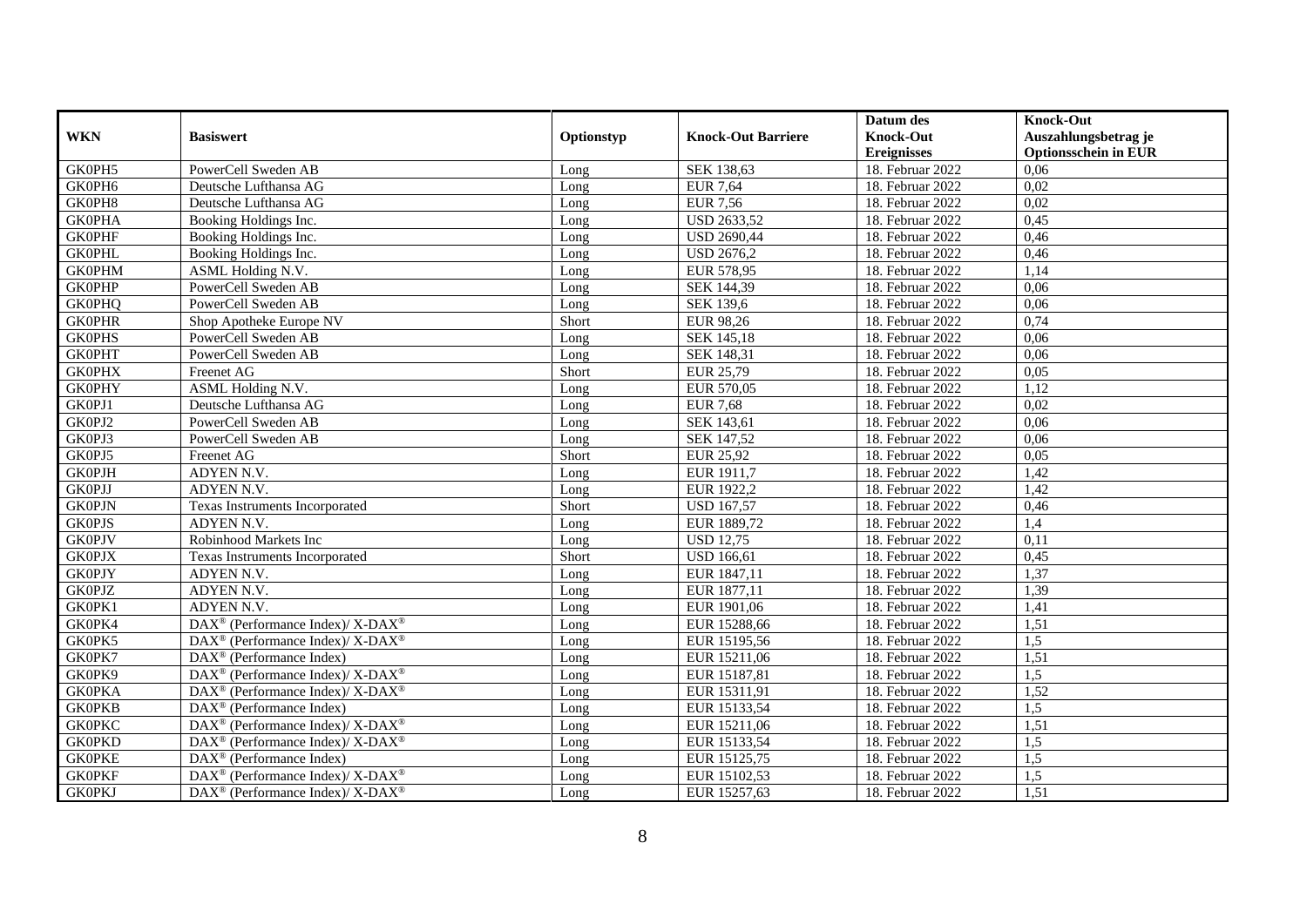|               |                                                                           |            |                           | Datum des          | <b>Knock-Out</b>            |
|---------------|---------------------------------------------------------------------------|------------|---------------------------|--------------------|-----------------------------|
| <b>WKN</b>    | <b>Basiswert</b>                                                          | Optionstyp | <b>Knock-Out Barriere</b> | <b>Knock-Out</b>   | Auszahlungsbetrag je        |
|               |                                                                           |            |                           | <b>Ereignisses</b> | <b>Optionsschein in EUR</b> |
| <b>GK0PKK</b> | $\overline{\text{DAX}}^{\textcircled{}}$ (Performance Index)              | Long       | EUR 15288,66              | 18. Februar 2022   | 1,51                        |
| <b>GK0PKN</b> | $\text{DAX}^{\textcircled{}}$ (Performance Index)                         | Long       | EUR 15311,91              | 18. Februar 2022   | 1,52                        |
| <b>GK0PKP</b> | $\text{DAX}^{\circledast}$ (Performance Index)/ X-DAX <sup>®</sup>        | Long       | EUR 15180,04              | 18. Februar 2022   | 1,5                         |
| <b>GK0PKQ</b> | DAX <sup>®</sup> (Performance Index)                                      | Long       | EUR 15086,92              | 18. Februar 2022   | 1,49                        |
| <b>GK0PKR</b> | DAX <sup>®</sup> (Performance Index)/ X-DAX <sup>®</sup>                  | Long       | EUR 15164,5               | 18. Februar 2022   | 1,5                         |
| <b>GK0PKS</b> | $DAX^{\circledast}$ (Performance Index)/X-DAX <sup>®</sup>                | Long       | EUR 15265,37              | 18. Februar 2022   | 1,51                        |
| <b>GK0PKT</b> | DAX <sup>®</sup> (Performance Index)/X-DAX <sup>®</sup>                   | Long       | EUR 15234,37              | 18. Februar 2022   | 1,51                        |
| <b>GK0PKV</b> | $DAX^{\circledast}$ (Performance Index)/ X-DAX <sup>®</sup>               | Long       | EUR 15304,15              | 18. Februar 2022   | 1,52                        |
| <b>GK0PKX</b> | $DAX^{\circledast}$ (Performance Index)                                   | Long       | EUR 15218,82              | 18. Februar 2022   | 1,51                        |
| <b>GK0PKZ</b> | DAX <sup>®</sup> (Performance Index)                                      | Long       | EUR 15304,15              | 18. Februar 2022   | 1,52                        |
| <b>GK0PL0</b> | DAX <sup>®</sup> (Performance Index)                                      | Long       | EUR 15180,04              | 18. Februar 2022   | 1,5                         |
| GK0PL1        | $\overline{\text{DAX}^{\otimes}}$ (Performance Index)/X-DAX <sup>®</sup>  | Long       | EUR 15242,09              | 18. Februar 2022   | 1,51                        |
| GK0PL4        | $DAX^{\circledast}$ (Performance Index)                                   | Long       | EUR 15094,76              | 18. Februar 2022   | 1,49                        |
| GK0PL8        | $DAX^{\circledcirc}$ (Performance Index)/X-DAX <sup>®</sup>               | Long       | EUR 15273,14              | 18. Februar 2022   | 1,51                        |
| GK0PL9        | DAX <sup>®</sup> (Performance Index)                                      | Long       | EUR 15156,79              | 18. Februar 2022   | 1,5                         |
| <b>GK0PLA</b> | DAX <sup>®</sup> (Performance Index)/X-DAX <sup>®</sup>                   | Long       | EUR 15110,22              | 18. Februar 2022   | 1,5                         |
| <b>GK0PLD</b> | DAX <sup>®</sup> (Performance Index)/ X-DAX <sup>®</sup>                  | Long       | EUR 15319,67              | 18. Februar 2022   | 1,52                        |
| <b>GK0PLE</b> | DAX <sup>®</sup> (Performance Index)/ X-DAX <sup>®</sup>                  | Long       | EUR 15296,4               | 18. Februar 2022   | 1,51                        |
| <b>GK0PLF</b> | $\text{DAX}^{\circledast}$ (Performance Index)/X-DAX <sup>®</sup>         | Long       | EUR 15249,84              | 18. Februar 2022   | 1,51                        |
| <b>GK0PLG</b> | $DAX^{\circledast}$ (Performance Index)/ X-DAX <sup>®</sup>               | Long       | EUR 15141,29              | 18. Februar 2022   | 1,5                         |
| <b>GK0PLJ</b> | DAX <sup>®</sup> (Performance Index)                                      | Long       | EUR 15242,09              | 18. Februar 2022   | 1,51                        |
| <b>GKOPLL</b> | $DAX^{\circledast}$ (Performance Index)/ $\overline{X-DAX^{\circledast}}$ | Long       | EUR 15226,57              | 18. Februar 2022   | 1,51                        |
| <b>GK0PLM</b> | DAX <sup>®</sup> (Performance Index)                                      | Long       | EUR 15226,57              | 18. Februar 2022   | 1,51                        |
| <b>GK0PLN</b> | DAX <sup>®</sup> (Performance Index)/ X-DAX <sup>®</sup>                  | Long       | EUR 15172,26              | 18. Februar 2022   | 1,5                         |
| <b>GK0PLP</b> | $DAX^{\circledR}$ (Performance Index)                                     | Long       | EUR 15273,14              | 18. Februar 2022   | 1,51                        |
| <b>GK0PLQ</b> | DAX <sup>®</sup> (Performance Index)                                      | Long       | EUR 15195,56              | 18. Februar 2022   | 1,5                         |
| <b>GK0PLR</b> | DAX <sup>®</sup> (Performance Index)                                      | Long       | EUR 15257,63              | 18. Februar 2022   | 1,51                        |
| <b>GK0PLS</b> | DAX <sup>®</sup> (Performance Index)                                      | Long       | EUR 15296,4               | 18. Februar 2022   | 1,51                        |
| <b>GK0PLT</b> | DAX <sup>®</sup> (Performance Index)/ X-DAX <sup>®</sup>                  | Long       | EUR 15125,75              | 18. Februar 2022   | 1,5                         |
| <b>GK0PLU</b> | $DAX^{\circledast}$ (Performance Index)                                   | Long       | EUR 15141,29              | 18. Februar 2022   | 1,5                         |
| <b>GK0PLV</b> | DAX <sup>®</sup> (Performance Index)/ X-DAX <sup>®</sup>                  | Long       | EUR 15203,32              | 18. Februar 2022   | 1,51                        |
| <b>GK0PLW</b> | $DAX^{\circledR}$ (Performance Index)                                     | Long       | EUR 15249,84              | 18. Februar 2022   | 1,51                        |
| <b>GK0PLY</b> | DAX <sup>®</sup> (Performance Index)/ X-DAX <sup>®</sup>                  | Long       | EUR 15086,92              | 18. Februar 2022   | 1,49                        |
| <b>GK0PLZ</b> | $\overline{\text{DAX}^{\otimes}}$ (Performance Index)/X-DAX <sup>®</sup>  | Long       | EUR 15094,76              | 18. Februar 2022   | 1,49                        |
| GK0PM0        | DAX <sup>®</sup> (Performance Index)                                      | Long       | EUR 15234,37              | 18. Februar 2022   | 1,51                        |
| GK0PM2        | DAX <sup>®</sup> (Performance Index)                                      | Long       | EUR 15079,16              | 18. Februar 2022   | 1,49                        |
| GK0PM4        | $DAX^{\circledast}$ (Performance Index)                                   | Long       | EUR 15187,81              | 18. Februar 2022   | 1,5                         |
| GK0PM6        | $\overline{\text{DAX}^{\otimes}}$ (Performance Index)                     | Long       | EUR 15148,99              | 18. Februar 2022   | 1,5                         |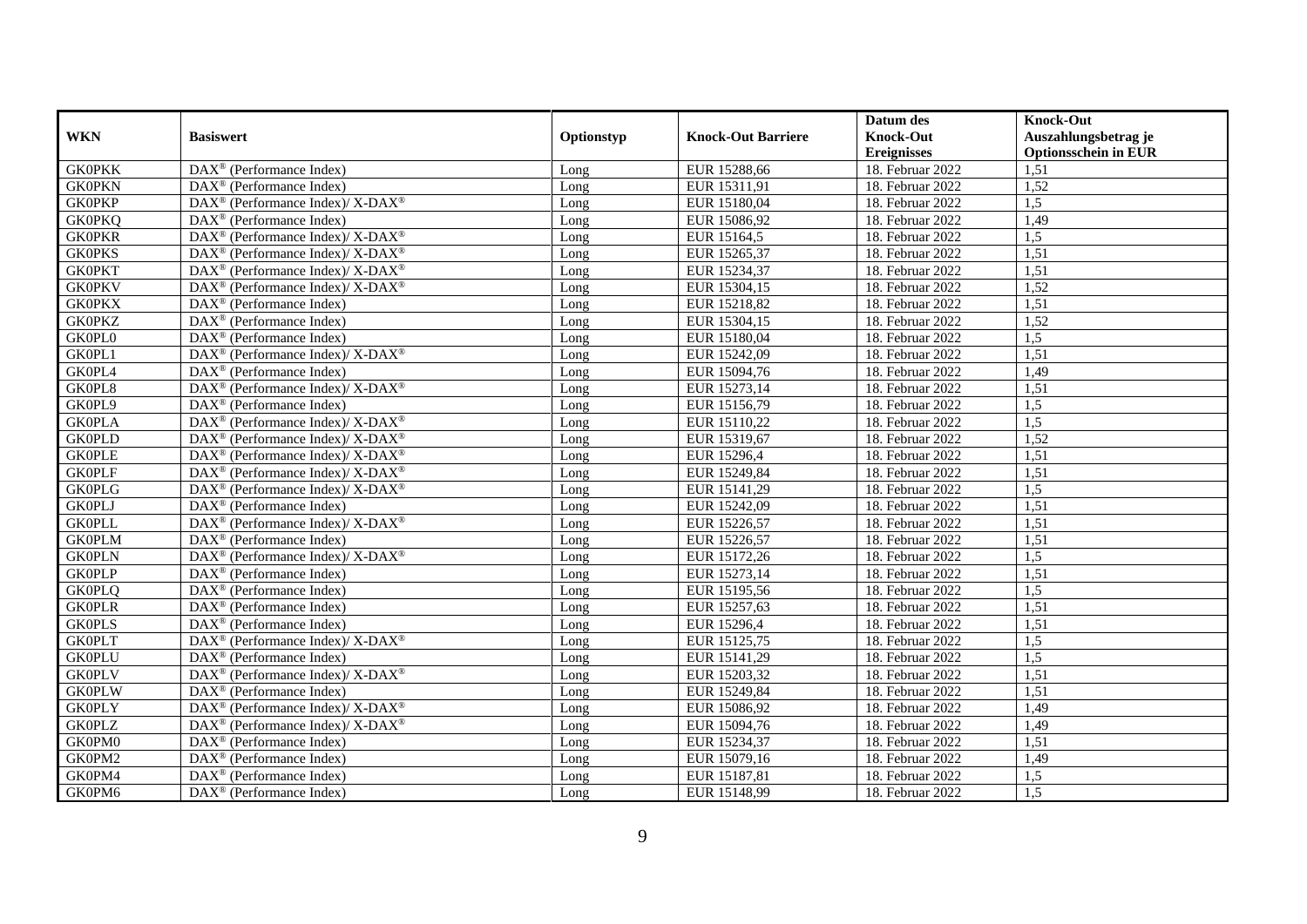|               |                                                            |            |                           | Datum des          | <b>Knock-Out</b>            |
|---------------|------------------------------------------------------------|------------|---------------------------|--------------------|-----------------------------|
| <b>WKN</b>    | <b>Basiswert</b>                                           | Optionstyp | <b>Knock-Out Barriere</b> | <b>Knock-Out</b>   | Auszahlungsbetrag je        |
|               |                                                            |            |                           | <b>Ereignisses</b> | <b>Optionsschein in EUR</b> |
| GK0PM8        | DAX <sup>®</sup> (Performance Index)/ X-DAX <sup>®</sup>   | Long       | EUR 15218,82              | 18. Februar 2022   | 1,51                        |
| GK0PM9        | DAX <sup>®</sup> (Performance Index)/ X-DAX <sup>®</sup>   | Long       | EUR 15156,79              | 18. Februar 2022   | 1,5                         |
| <b>GK0PMC</b> | $DAX^{\circledcirc}$ (Performance Index)                   | Long       | EUR 15319,67              | 18. Februar 2022   | 1,52                        |
| <b>GK0PME</b> | DAX <sup>®</sup> (Performance Index)                       | Long       | EUR 15118,04              | 18. Februar 2022   | 1,5                         |
| <b>GK0PMN</b> | DAX <sup>®</sup> (Performance Index)                       | Long       | EUR 15265,37              | 18. Februar 2022   | 1,51                        |
| <b>GK0PMR</b> | DAX <sup>®</sup> (Performance Index)                       | Long       | EUR 15102,53              | 18. Februar 2022   | 1,5                         |
| <b>GK0PMS</b> | $DAX^{\circledast}$ (Performance Index)/X-DAX <sup>®</sup> | Long       | EUR 15148,99              | 18. Februar 2022   | 1,5                         |
| <b>GK0PMT</b> | $DAX^{\circledR}$ (Performance Index)                      | Long       | EUR 15164,5               | 18. Februar 2022   | 1,5                         |
| <b>GK0PMU</b> | DAX <sup>®</sup> (Performance Index)/ X-DAX <sup>®</sup>   | Long       | EUR 15280,9               | 18. Februar 2022   | 1,51                        |
| <b>GK0PMX</b> | DAX <sup>®</sup> (Performance Index)/X-DAX <sup>®</sup>    | Long       | EUR 15118,04              | 18. Februar 2022   | 1,5                         |
| <b>GK0PMY</b> | $DAX^{\circledR}$ (Performance Index)                      | Long       | EUR 15110,22              | 18. Februar 2022   | 1,5                         |
| GK0PN3        | $\overline{\text{DAX}^{\otimes}}$ (Performance Index)      | Long       | EUR 15203,32              | 18. Februar 2022   | 1,51                        |
| <b>GK0PNE</b> | $DAX^{\circledast}$ (Performance Index)                    | Long       | EUR 15280,9               | 18. Februar 2022   | 1,51                        |
| <b>GK0PNF</b> | DAX <sup>®</sup> (Performance Index)                       | Long       | EUR 15172,26              | 18. Februar 2022   | 1,5                         |
| GK0PP9        | Commerzbank AG                                             | Short      | <b>EUR 8,98</b>           | 18. Februar 2022   | 0,38                        |
| <b>GK0PPD</b> | Commerzbank AG                                             | Short      | <b>EUR 8,78</b>           | 18. Februar 2022   | 0,36                        |
| <b>GK0PPH</b> | Commerzbank AG                                             | Short      | <b>EUR 9,06</b>           | 18. Februar 2022   | 0,38                        |
| <b>GK0PPL</b> | The Kraft Heinz Company                                    | Short      | <b>USD 36,87</b>          | 18. Februar 2022   | 0,14                        |
| <b>GK0PPS</b> | Commerzbank AG                                             | Short      | <b>EUR 8,86</b>           | 18. Februar 2022   | 0,37                        |
| <b>GK0PPU</b> | Commerzbank AG                                             | Short      | <b>EUR 8,69</b>           | 18. Februar 2022   | 0,37                        |
| <b>GK0PPZ</b> | <b>BioNTech SE</b>                                         | Long       | <b>USD 159,99</b>         | 18. Februar 2022   | 0,61                        |
| GK0PQ3        | <b>BioNTech SE</b>                                         | Long       | <b>USD 158,26</b>         | 18. Februar 2022   | 0.6                         |
| GK0PQ4        | <b>BioNTech SE</b>                                         | Long       | <b>USD 156,55</b>         | 18. Februar 2022   | 0,59                        |
| GK0PQ7        | PayPal Holdings, Inc.                                      | Long       | <b>USD 110,43</b>         | 18. Februar 2022   | 0,28                        |
| GK0PQ8        | PayPal Holdings, Inc.                                      | Long       | <b>USD 104,1</b>          | 18. Februar 2022   | 0,27                        |
| <b>GK0PQA</b> | Delivery Hero SE                                           | Long       | <b>EUR 48,33</b>          | 18. Februar 2022   | 0,27                        |
| <b>GK0PQB</b> | The Kraft Heinz Company                                    | Short      | <b>USD 37,58</b>          | 18. Februar 2022   | 0,14                        |
| <b>GK0PQC</b> | <b>BioNTech SE</b>                                         | Long       | <b>USD 161,72</b>         | 18. Februar 2022   | 0,61                        |
| <b>GK0PQE</b> | <b>BioNTech SE</b>                                         | Long       | <b>USD 155,67</b>         | $18.$ Februar 2022 | 0,59                        |
| <b>GK0PQF</b> | The Kraft Heinz Company                                    | Short      | <b>USD 37,11</b>          | 18. Februar 2022   | 0,14                        |
| <b>GK0PQH</b> | <b>BioNTech SE</b>                                         | Long       | <b>USD 157,4</b>          | 18. Februar 2022   | 0,6                         |
| <b>GK0PQK</b> | Delivery Hero SE                                           | Long       | EUR 47,81                 | 18. Februar 2022   | 0,27                        |
| <b>GK0PQL</b> | <b>BioNTech SE</b>                                         | Long       | <b>USD 159,12</b>         | 18. Februar 2022   | 0.6                         |
| <b>GK0PQU</b> | <b>BioNTech SE</b>                                         | Long       | <b>USD 163,44</b>         | 18. Februar 2022   | 0,62                        |
| <b>GK0PQW</b> | <b>BioNTech SE</b>                                         | Long       | <b>USD 162,58</b>         | 18. Februar 2022   | 0,62                        |
| <b>GK0PQX</b> | Delivery Hero SE                                           | Long       | <b>EUR 48,07</b>          | 18. Februar 2022   | 0,27                        |
| <b>GK0PQY</b> | <b>BioNTech SE</b>                                         | Long       | <b>USD 160,85</b>         | 18. Februar 2022   | 0,61                        |
| <b>GK0PQZ</b> | <b>BioNTech SE</b>                                         | Long       | <b>USD 154,81</b>         | 18. Februar 2022   | 0,59                        |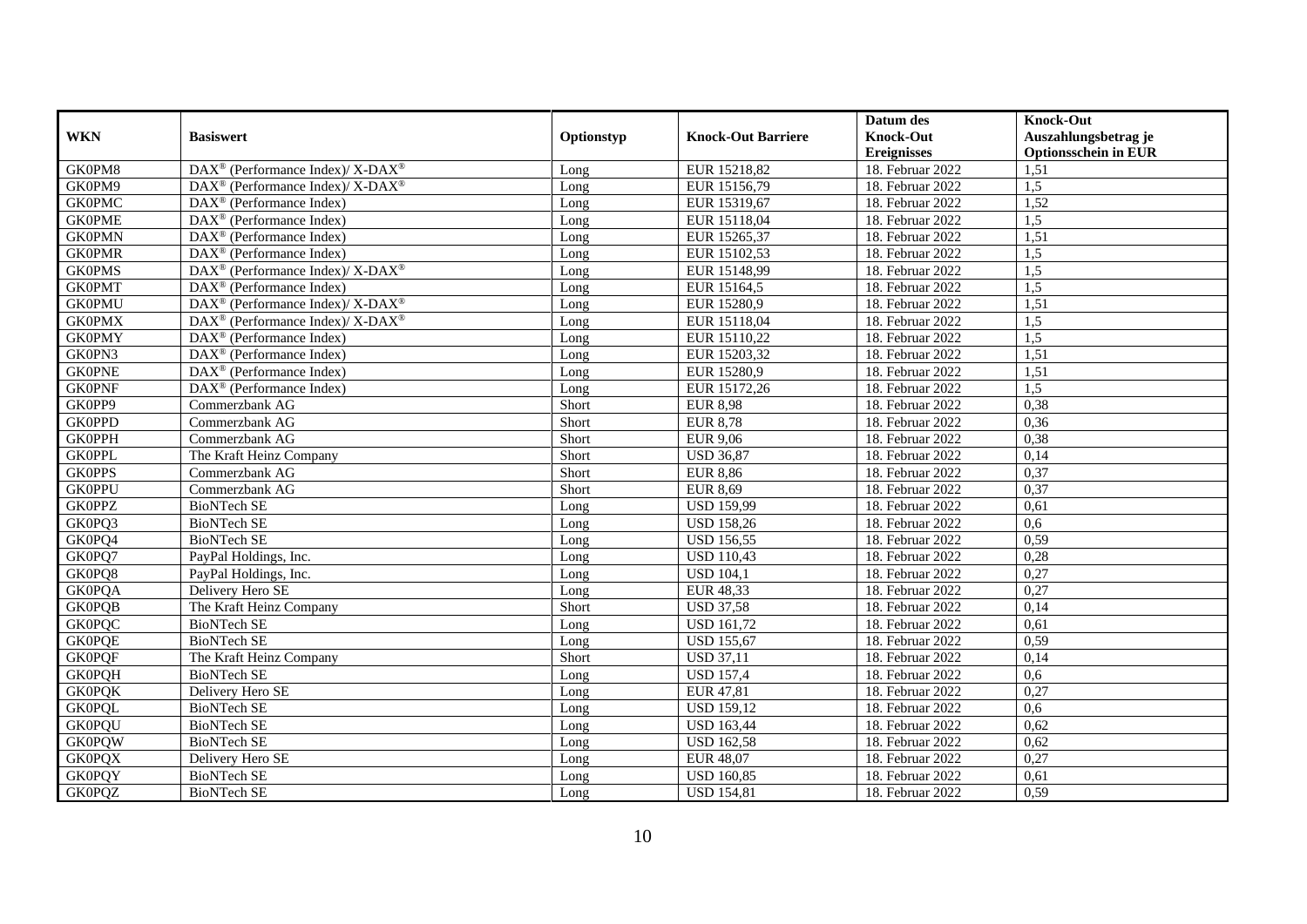|               |                                 |            |                           | Datum des          | <b>Knock-Out</b>            |
|---------------|---------------------------------|------------|---------------------------|--------------------|-----------------------------|
| <b>WKN</b>    | <b>Basiswert</b>                | Optionstyp | <b>Knock-Out Barriere</b> | <b>Knock-Out</b>   | Auszahlungsbetrag je        |
|               |                                 |            |                           | <b>Ereignisses</b> | <b>Optionsschein in EUR</b> |
| GK0PR7        | Commerzbank AG                  | Short      | <b>EUR 8,94</b>           | 18. Februar 2022   | 0,37                        |
| GK0PR8        | Commerzbank AG                  | Short      | <b>EUR 8,65</b>           | 18. Februar 2022   | 0,36                        |
| GK0PR9        | The Kraft Heinz Company         | Short      | <b>USD 37,34</b>          | 18. Februar 2022   | 0,14                        |
| <b>GK0PRA</b> | PayPal Holdings, Inc.           | Long       | <b>USD 111</b>            | 18. Februar 2022   | 0,28                        |
| <b>GK0PRB</b> | PayPal Holdings, Inc.           | Long       | <b>USD 104,67</b>         | 18. Februar 2022   | 0,27                        |
| <b>GK0PRM</b> | Commerzbank AG                  | Short      | EUR 9,02                  | 18. Februar 2022   | 0,38                        |
| <b>GK0PRN</b> | Commerzbank AG                  | Short      | <b>EUR 8,74</b>           | 18. Februar 2022   | 0,36                        |
| <b>GK0PRQ</b> | The Kraft Heinz Company         | Short      | <b>USD 38,98</b>          | 18. Februar 2022   | 0,14                        |
| <b>GK0PRY</b> | Commerzbank AG                  | Short      | <b>EUR 8,82</b>           | 18. Februar 2022   | 0,36                        |
| <b>GK0PRZ</b> | Commerzbank AG                  | Short      | EUR 9,11                  | 18. Februar 2022   | 0,38                        |
| GK0PS3        | Commerzbank AG                  | Short      | <b>EUR 8,61</b>           | 18. Februar 2022   | 0,36                        |
| GK0PS4        | Commerzbank AG                  | Short      | <b>EUR 8,9</b>            | 18. Februar 2022   | 0,37                        |
| GK0PS9        | Delivery Hero SE                | Long       | EUR 47,03                 | 18. Februar 2022   | 0,27                        |
| <b>GK0PSB</b> | Delivery Hero SE                | Long       | EUR 47,55                 | 18. Februar 2022   | 0,27                        |
| <b>GK0PSH</b> | Delivery Hero SE                | Long       | EUR 47,29                 | 18. Februar 2022   | 0,27                        |
| <b>GK0PSL</b> | <b>Barrick Gold Corporation</b> | Short      | <b>USD 22,34</b>          | 18. Februar 2022   | 0,61                        |
| <b>GK0PSM</b> | Siemens Energy AG               | Long       | <b>EUR 18,98</b>          | 18. Februar 2022   | 0,07                        |
| <b>GK0PSP</b> | Siemens Energy AG               | Long       | <b>EUR 18,88</b>          | 18. Februar 2022   | 0,07                        |
| <b>GK0PSS</b> | Siemens Energy AG               | Long       | <b>EUR 19,08</b>          | 18. Februar 2022   | 0,07                        |
| <b>GK0PSU</b> | Siemens Energy AG               | Long       | <b>EUR 18,38</b>          | 18. Februar 2022   | 0,07                        |
| GK0PT0        | Siemens Energy AG               | Long       | <b>EUR 18,48</b>          | 18. Februar 2022   | 0,07                        |
| GK0PT3        | Siemens Energy AG               | Long       | <b>EUR 18,68</b>          | 18. Februar 2022   | 0,07                        |
| GK0PT7        | Siemens Energy AG               | Long       | <b>EUR 18,78</b>          | 18. Februar 2022   | 0,07                        |
| GK0PT9        | $K+SAG$                         | Short      | <b>EUR 20,53</b>          | 18. Februar 2022   | 0.63                        |
| <b>GK0PTC</b> | $K+SAG$                         | Short      | <b>EUR 20,43</b>          | 18. Februar 2022   | 0,63                        |
| <b>GK0PTF</b> | Siemens Energy AG               | Long       | <b>EUR 18,58</b>          | 18. Februar 2022   | 0,07                        |
| <b>GK0PTG</b> | $K+SAG$                         | Short      | EUR 20,33                 | 18. Februar 2022   | 0,63                        |
| <b>GK0PTK</b> | $K+SAG$                         | Short      | EUR 21,11                 | 18. Februar 2022   | 0,66                        |
| <b>GK0PTN</b> | $K+SAG$                         | Short      | EUR 20,72                 | $18.$ Februar 2022 | 0,64                        |
| <b>GK0PTQ</b> | $K+SAG$                         | Short      | <b>EUR 20,92</b>          | 18. Februar 2022   | 0,64                        |
| <b>GK0PTR</b> | $K+SAG$                         | Short      | <b>EUR 20,62</b>          | 18. Februar 2022   | 0,64                        |
| <b>GK0PTS</b> | <b>TUI AG</b>                   | Long       | <b>EUR 3,54</b>           | 18. Februar 2022   | 0,14                        |
| <b>GK0PTT</b> | $K+SAG$                         | Short      | <b>EUR 20,82</b>          | 18. Februar 2022   | 0,64                        |
| <b>GK0PTV</b> | <b>TUI AG</b>                   | Long       | <b>EUR 3,52</b>           | 18. Februar 2022   | 0,13                        |
| GK0PU0        | $K+SAG$                         | Short      | EUR 21,02                 | 18. Februar 2022   | 0,65                        |
| GK0PU3        | <b>TUI AG</b>                   | Long       | <b>EUR 3,37</b>           | 18. Februar 2022   | 0,13                        |
| GK0PU4        | <b>TUI AG</b>                   | Long       | <b>EUR 3,43</b>           | 18. Februar 2022   | 0,13                        |
| GK0PU5        | <b>TUI AG</b>                   | Long       | <b>EUR 3,49</b>           | 18. Februar 2022   | 0,14                        |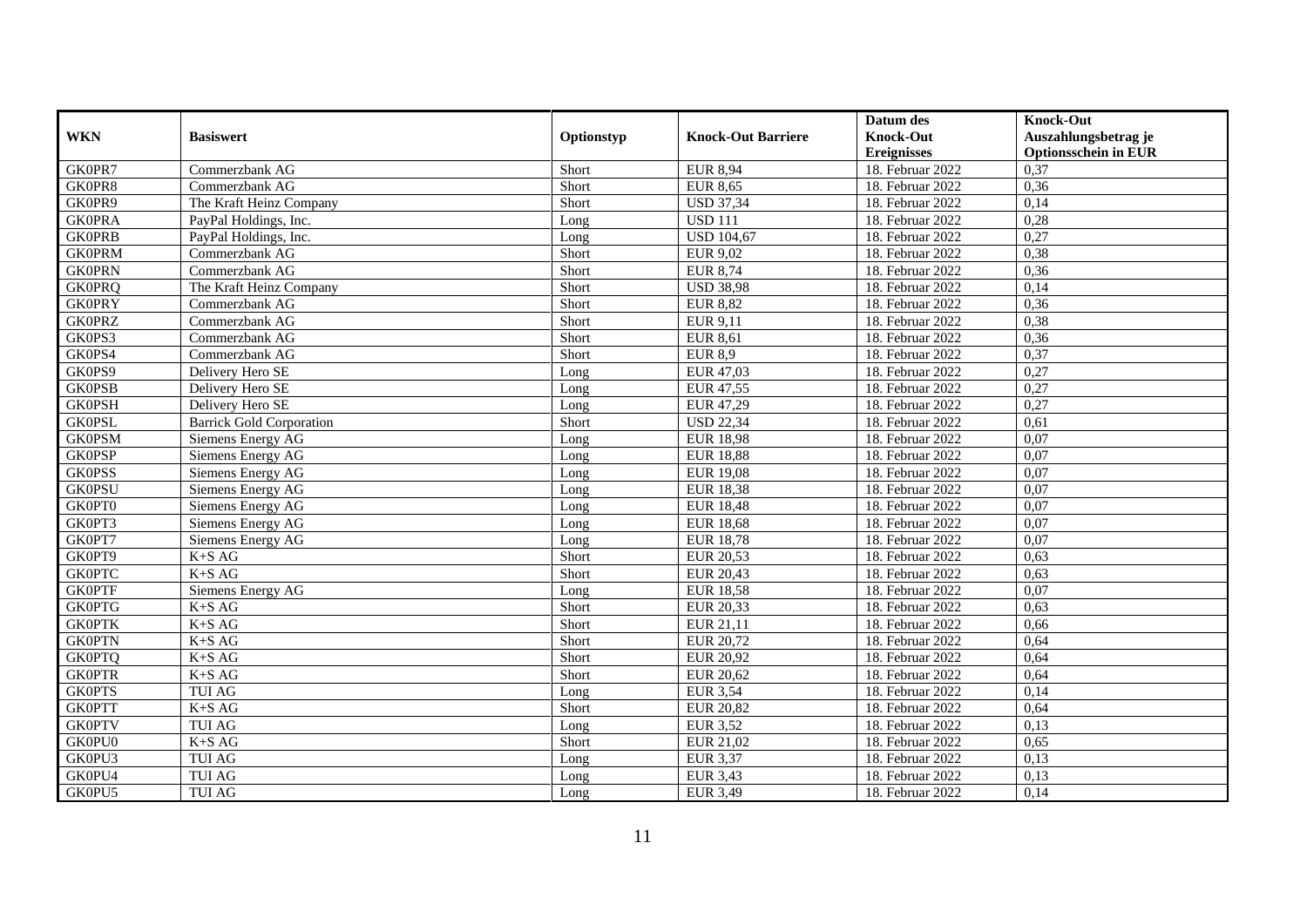|               |                                |            |                           | Datum des          | <b>Knock-Out</b>            |
|---------------|--------------------------------|------------|---------------------------|--------------------|-----------------------------|
| <b>WKN</b>    | <b>Basiswert</b>               | Optionstyp | <b>Knock-Out Barriere</b> | <b>Knock-Out</b>   | Auszahlungsbetrag je        |
|               |                                |            |                           | <b>Ereignisses</b> | <b>Optionsschein in EUR</b> |
| GK0PU6        | <b>TUI AG</b>                  | Long       | EUR 3,39                  | 18. Februar 2022   | 0,13                        |
| GK0PU7        | <b>TUI AG</b>                  | Long       | <b>EUR 3,47</b>           | 18. Februar 2022   | 0,14                        |
| GK0PU8        | <b>TUI AG</b>                  | Long       | <b>EUR 3,34</b>           | 18. Februar 2022   | 0,13                        |
| GK0PU9        | <b>TUI AG</b>                  | Long       | <b>EUR 3,29</b>           | 18. Februar 2022   | 0,12                        |
| <b>GK0PUA</b> | <b>TUI AG</b>                  | Long       | <b>EUR 3,45</b>           | 18. Februar 2022   | 0,13                        |
| <b>GK0PUB</b> | <b>TUI AG</b>                  | Long       | <b>EUR 3,5</b>            | 18. Februar 2022   | 0,13                        |
| <b>GK0PUC</b> | <b>TUI AG</b>                  | Long       | <b>EUR 3,32</b>           | $18.$ Februar 2022 | 0,13                        |
| <b>GK0PUD</b> | <b>QUALCOMM</b> Incorporated   | Short      | <b>USD 169,92</b>         | 18. Februar 2022   | 0,62                        |
| <b>GK0PUE</b> | <b>TUI AG</b>                  | Long       | <b>EUR 3,35</b>           | 18. Februar 2022   | 0,12                        |
| <b>GK0PUG</b> | <b>TUI AG</b>                  | Long       | <b>EUR 3,41</b>           | 18. Februar 2022   | 0,13                        |
| <b>GK0PUL</b> | <b>TUI AG</b>                  | Long       | <b>EUR 3,27</b>           | 18. Februar 2022   | 0,13                        |
| <b>GK0PUV</b> | Shop Apotheke Europe NV        | Long       | <b>EUR 93,4</b>           | 18. Februar 2022   | 0,61                        |
| <b>GK0PUX</b> | Shop Apotheke Europe NV        | Long       | EUR 93,91                 | 18. Februar 2022   | 0,61                        |
| GK0PV1        | Shop Apotheke Europe NV        | Long       | EUR 92,89                 | 18. Februar 2022   | 0,61                        |
| GK0PV3        | Virgin Galactic Holdings, Inc. | Long       | <b>USD 9,78</b>           | 18. Februar 2022   | 0,38                        |
| GK0PV5        | adidas AG                      | Long       | EUR 231,08                | 18. Februar 2022   | 0,45                        |
| GK0PV7        | adidas AG                      | Long       | EUR 233,47                | 18. Februar 2022   | 0,46                        |
| GK0PV8        | adidas AG                      | Long       | EUR 232.27                | 18. Februar 2022   | 0,46                        |
| GK0PV9        | Virgin Galactic Holdings, Inc. | Long       | <b>USD 8,84</b>           | 18. Februar 2022   | 0,33                        |
| <b>GK0PVB</b> | Virgin Galactic Holdings, Inc. | Long       | <b>USD 9,4</b>            | 18. Februar 2022   | 0,35                        |
| <b>GK0PVC</b> | Virgin Galactic Holdings, Inc. | Long       | <b>USD 8,6</b>            | 18. Februar 2022   | 0,33                        |
| <b>GK0PVD</b> | Nvidia Corporation             | Long       | <b>USD 253,47</b>         | 18. Februar 2022   | 1,06                        |
| <b>GK0PVE</b> | Nvidia Corporation             | Long       | <b>USD 254,82</b>         | 18. Februar 2022   | 1,07                        |
| <b>GK0PVF</b> | Virgin Galactic Holdings, Inc. | Long       | <b>USD 9,22</b>           | 18. Februar 2022   | 0,35                        |
| <b>GK0PVG</b> | Virgin Galactic Holdings, Inc. | Long       | <b>USD 9,59</b>           | 18. Februar 2022   | 0,36                        |
| <b>GK0PVH</b> | Nvidia Corporation             | Long       | <b>USD 241,06</b>         | 18. Februar 2022   | 1,01                        |
| <b>GK0PVJ</b> | Virgin Galactic Holdings, Inc. | Long       | <b>USD 9,03</b>           | 18. Februar 2022   | 0,34                        |
| <b>GK0PVL</b> | Virgin Galactic Holdings, Inc. | Long       | <b>USD 8,26</b>           | 18. Februar 2022   | 0,32                        |
| <b>GK0PVM</b> | Nvidia Corporation             | Long       | <b>USD 243,99</b>         | 18. Februar 2022   | 1,02                        |
| <b>GK0PVN</b> | Nvidia Corporation             | Long       | <b>USD 246,7</b>          | 18. Februar 2022   | 1,03                        |
| <b>GK0PVP</b> | Nvidia Corporation             | Long       | <b>USD 250,77</b>         | 18. Februar 2022   | 1,05                        |
| <b>GK0PVQ</b> | Nvidia Corporation             | Long       | <b>USD 248,05</b>         | 18. Februar 2022   | 1,04                        |
| <b>GK0PVR</b> | Nvidia Corporation             | Long       | <b>USD 249,41</b>         | 18. Februar 2022   | 1,04                        |
| <b>GK0PVS</b> | Salesforce.com, Inc.           | Long       | <b>USD 200,37</b>         | 18. Februar 2022   | 0,51                        |
| <b>GK0PVT</b> | HelloFresh SE                  | Long       | <b>EUR 50,43</b>          | 18. Februar 2022   | 0,33                        |
| <b>GK0PVU</b> | HelloFresh SE                  | Long       | <b>EUR 49,42</b>          | 18. Februar 2022   | 0,32                        |
| <b>GK0PVW</b> | HelloFresh SE                  | Long       | <b>EUR 50,09</b>          | 18. Februar 2022   | 0,33                        |
| <b>GK0PVX</b> | HelloFresh SE                  | Long       | EUR 49,75                 | 18. Februar 2022   | 0,33                        |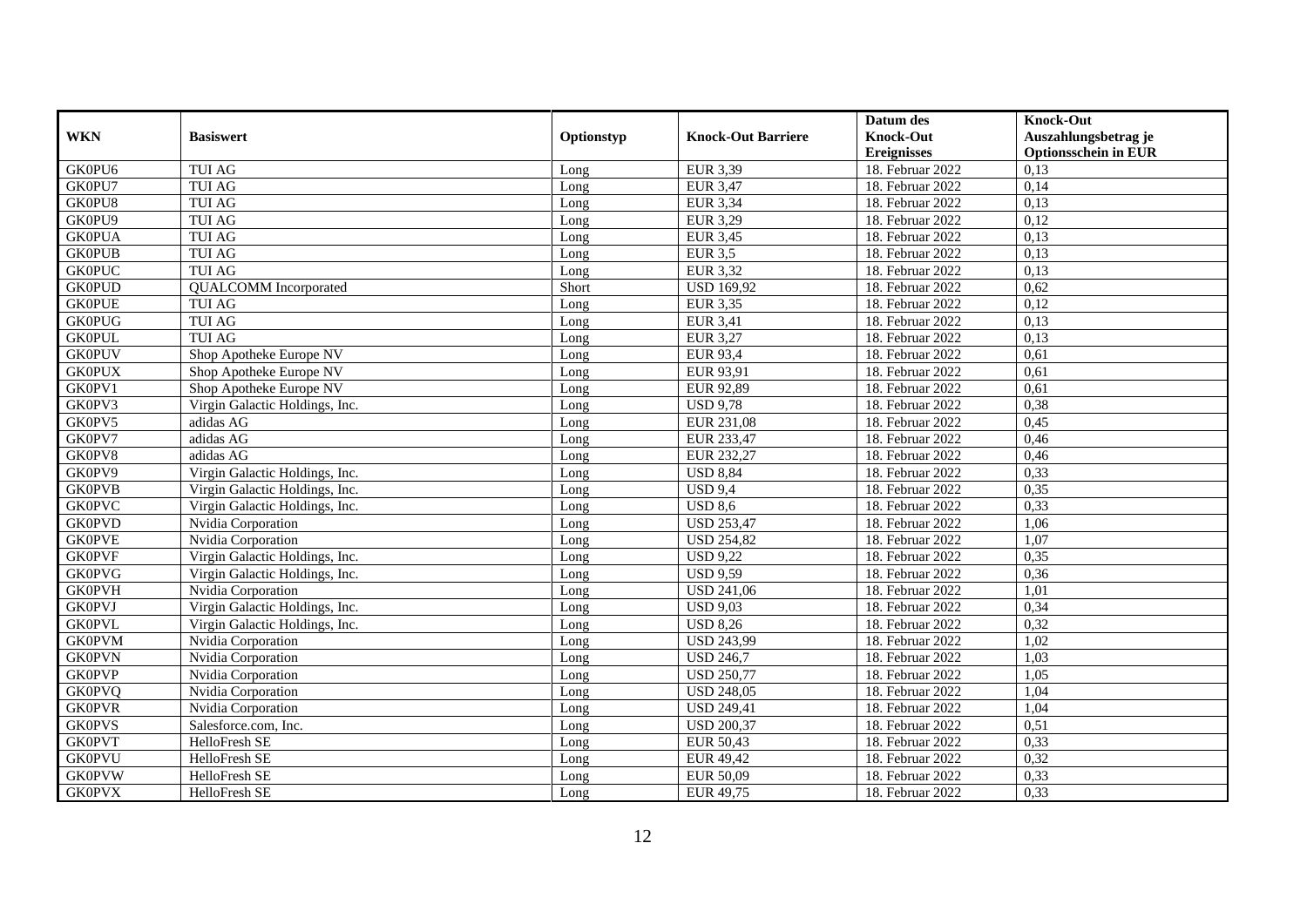|               |                       |            |                           | Datum des          | <b>Knock-Out</b>            |
|---------------|-----------------------|------------|---------------------------|--------------------|-----------------------------|
| <b>WKN</b>    | <b>Basiswert</b>      | Optionstyp | <b>Knock-Out Barriere</b> | <b>Knock-Out</b>   | Auszahlungsbetrag je        |
|               |                       |            |                           | <b>Ereignisses</b> | <b>Optionsschein in EUR</b> |
| <b>GK0PVY</b> | Delivery Hero SE      | Short      | EUR 49,91                 | 18. Februar 2022   | 0,32                        |
| GK0PW0        | Delivery Hero SE      | Short      | EUR 50,14                 | 18. Februar 2022   | 0,32                        |
| GK0PW1        | Delivery Hero SE      | Short      | <b>EUR 49,68</b>          | 18. Februar 2022   | 0,32                        |
| GK0PW2        | Delivery Hero SE      | Short      | <b>EUR 50,6</b>           | 18. Februar 2022   | 0,32                        |
| GK0PW3        | HelloFresh SE         | Long       | EUR 49,07                 | 18. Februar 2022   | 0,32                        |
| GK0PW4        | HelloFresh SE         | Long       | <b>EUR 48,35</b>          | 18. Februar 2022   | 0,32                        |
| GK0PW5        | Salesforce.com, Inc.  | Long       | <b>USD 207,91</b>         | 18. Februar 2022   | 0,53                        |
| GK0PW7        | Delivery Hero SE      | Short      | EUR 49,45                 | 18. Februar 2022   | 0,32                        |
| GK0PW8        | Delivery Hero SE      | Short      | <b>EUR 50,37</b>          | 18. Februar 2022   | 0,32                        |
| GK0PW9        | HelloFresh SE         | Long       | <b>EUR 47,92</b>          | 18. Februar 2022   | 0,31                        |
| <b>GK0PWB</b> | Delivery Hero SE      | Short      | <b>EUR 50,83</b>          | 18. Februar 2022   | 0,33                        |
| <b>GK0PWD</b> | Varta AG              | Long       | <b>EUR 90,84</b>          | 18. Februar 2022   | 0,43                        |
| <b>GK0PWF</b> | Varta AG              | Long       | EUR 91,83                 | 18. Februar 2022   | 0,44                        |
| <b>GK0PWJ</b> | Nvidia Corporation    | Long       | <b>USD 245,35</b>         | 18. Februar 2022   | 1,03                        |
| <b>GK0PWU</b> | Nvidia Corporation    | Long       | <b>USD 252,11</b>         | 18. Februar 2022   | 1,06                        |
| GK0PX4        | HelloFresh SE         | Long       | <b>EUR 48,73</b>          | 18. Februar 2022   | 0,32                        |
| GK0PX7        | Varta AG              | Long       | <b>EUR 92,82</b>          | 18. Februar 2022   | 0,44                        |
| GK0PX8        | Carl-Zeiss Meditec AG | Long       | EUR 135,03                | 18. Februar 2022   | 0,52                        |
| <b>GK0PXB</b> | Carl-Zeiss Meditec AG | Long       | EUR 138,44                | 18. Februar 2022   | 0,53                        |
| <b>GK0PXC</b> | Carl-Zeiss Meditec AG | Long       | EUR 133,33                | 18. Februar 2022   | 0,51                        |
| <b>GK0PXE</b> | Carl-Zeiss Meditec AG | Long       | EUR 137,59                | 18. Februar 2022   | 0,53                        |
| <b>GK0PXF</b> | Carl-Zeiss Meditec AG | Long       | EUR 134,18                | 18. Februar 2022   | 0,52                        |
| <b>GK0PXG</b> | Carl-Zeiss Meditec AG | Long       | EUR 136,74                | 18. Februar 2022   | 0,53                        |
| <b>GK0PXH</b> | Carl-Zeiss Meditec AG | Long       | EUR 132,48                | 18. Februar 2022   | 0,51                        |
| <b>GK0PXJ</b> | Carl-Zeiss Meditec AG | Long       | EUR 135,89                | 18. Februar 2022   | 0,52                        |
| <b>GK0PXZ</b> | Varta AG              | Long       | EUR 90,35                 | 18. Februar 2022   | 0,43                        |
| GK0PY1        | Varta AG              | Long       | EUR 91,34                 | 18. Februar 2022   | 0,44                        |
| GK0PY5        | AtoS                  | Short      | EUR 33,33                 | 18. Februar 2022   | 0,1                         |
| <b>GK0PYA</b> | Airbnb, Inc.          | Long       | <b>USD 175,31</b>         | 18. Februar 2022   | 1,01                        |
| <b>GK0PYC</b> | Airbnb, Inc.          | Long       | <b>USD 180,18</b>         | 18. Februar 2022   | 1,04                        |
| <b>GK0PYD</b> | Airbnb, Inc.          | Long       | <b>USD 181,82</b>         | 18. Februar 2022   | 1,05                        |
| <b>GK0PYE</b> | Moderna Inc           | Long       | <b>USD 146,03</b>         | 18. Februar 2022   | 1,17                        |
| <b>GK0PYF</b> | Airbnb. Inc.          | Long       | <b>USD 178,57</b>         | 18. Februar 2022   | 1,03                        |
| <b>GK0PYH</b> | Salesforce.com, Inc.  | Long       | <b>USD 206,84</b>         | 18. Februar 2022   | 0,53                        |
| <b>GK0PYK</b> | Airbnb, Inc.          | Long       | <b>USD 176,95</b>         | 18. Februar 2022   | 1,02                        |
| <b>GK0PYL</b> | Expedia Group, Inc.   | Long       | <b>USD 211,95</b>         | 18. Februar 2022   | 0,54                        |
| <b>GK0PYN</b> | Airbnb, Inc.          | Long       | <b>USD 183,44</b>         | 18. Februar 2022   | 1,06                        |
| <b>GK0PYR</b> | Moderna Inc           | Long       | <b>USD 144,96</b>         | 18. Februar 2022   | 1,16                        |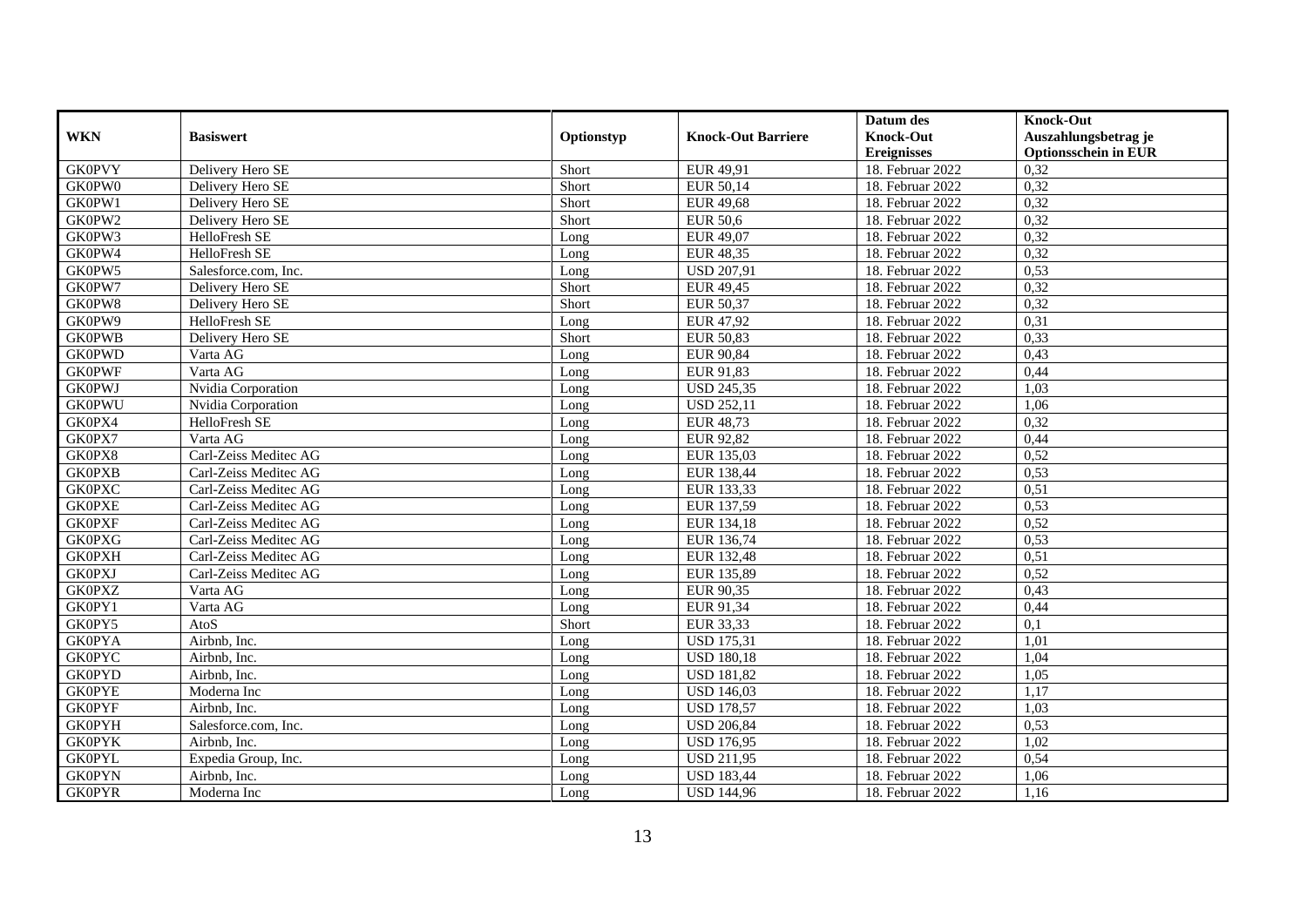|               |                                             |            |                           | Datum des          | <b>Knock-Out</b>            |
|---------------|---------------------------------------------|------------|---------------------------|--------------------|-----------------------------|
| <b>WKN</b>    | <b>Basiswert</b>                            | Optionstyp | <b>Knock-Out Barriere</b> | <b>Knock-Out</b>   | Auszahlungsbetrag je        |
|               |                                             |            |                           | <b>Ereignisses</b> | <b>Optionsschein in EUR</b> |
| <b>GK0PYS</b> | <b>SAPSE</b>                                | Long       | EUR 104,78                | 18. Februar 2022   | 0,21                        |
| <b>GK0PYT</b> | <b>SAP SE</b>                               | Long       | EUR 103,71                | 18. Februar 2022   | 0,2                         |
| <b>GK0PYU</b> | <b>SAP SE</b>                               | Long       | EUR 105,32                | 18. Februar 2022   | 0,21                        |
| <b>GK0PYW</b> | <b>SAP SE</b>                               | Long       | EUR 104,25                | 18. Februar 2022   | 0,21                        |
| GK0PZ0        | Moderna Inc                                 | Long       | <b>USD 143,75</b>         | 18. Februar 2022   | 1,15                        |
| GK0PZ1        | Expedia Group, Inc.                         | Long       | <b>USD 206,59</b>         | 18. Februar 2022   | 0,53                        |
| GK0PZ3        | Expedia Group, Inc.                         | Long       | <b>USD 204,81</b>         | 18. Februar 2022   | 0,53                        |
| GK0PZ5        | Expedia Group, Inc.                         | Long       | <b>USD 210,17</b>         | 18. Februar 2022   | 0,54                        |
| GK0PZ7        | Varta AG                                    | Long       | EUR 92,32                 | 18. Februar 2022   | 0,44                        |
| <b>GK0PZF</b> | Expedia Group, Inc.                         | Long       | <b>USD 208,38</b>         | 18. Februar 2022   | 0,53                        |
| <b>GX049T</b> | 1 Feinunze Gold, Feinheit mind. 0,995, LBMA | Short      | <b>USD 1889</b>           | 17. Februar 2022   | 3,16                        |
| GX05PB        | Siemens Healthineers AG                     | Long       | EUR 53,7829               | 18. Februar 2022   | 0,16                        |
| GX05QF        | Siemens Healthineers AG                     | Long       | EUR 53,3739               | 18. Februar 2022   | 0,15                        |
| <b>GX05R5</b> | Siemens Healthineers AG                     | Long       | EUR 52,923                | 18. Februar 2022   | 0,15                        |
| GX05RV        | Siemens Healthineers AG                     | Long       | EUR 54,1499               | 17. Februar 2022   | 0,16                        |
| GX09W4        | Intuit Inc.                                 | Long       | USD 490,0254              | 18. Februar 2022   | 1,19                        |
| GX09W7        | Intuit Inc.                                 | Long       | USD 497,9543              | 17. Februar 2022   | 1,21                        |
| GX09W9        | Intuit Inc.                                 | Long       | USD 494,2255              | 18. Februar 2022   | 1,2                         |
| GX09WL        | Intuit Inc.                                 | Long       | USD 480,6093              | 18. Februar 2022   | 1,17                        |
| GX0HV2        | Prosus NV                                   | Long       | EUR 64,7444               | 18. Februar 2022   | 0,24                        |
| <b>GX0LVM</b> | Prosus NV                                   | Long       | EUR 65,215                | 18. Februar 2022   | 0,24                        |
| <b>GX1HLU</b> | Altria Group, Inc.                          | Short      | <b>USD 51,8387</b>        | 18. Februar 2022   | 0,09                        |
| GX1HM1        | Altria Group, Inc.                          | Short      | USD 51,3552               | 17. Februar 2022   | 0,09                        |
| GX1KF1        | Fielmann AG                                 | Long       | EUR 53,6842               | 18. Februar 2022   | 0,1                         |
| <b>GX275M</b> | 1 Feinunze Gold, Feinheit mind. 0,995, LBMA | Short      | <b>USD 1883</b>           | 17. Februar 2022   | 3,16                        |
| GX2ZW3        | The Home Depot, Inc.                        | Long       | USD 344,5254              | 18. Februar 2022   | 0,55                        |
| GX30XA        | <b>Intel Corporation</b>                    | Long       | <b>USD 45,3525</b>        | 18. Februar 2022   | 0,11                        |
| GX30XB        | <b>Intel Corporation</b>                    | Long       | <b>USD 45,1029</b>        | 18. Februar 2022   | 0,11                        |
| <b>GX365R</b> | Commerzbank AG                              | Short      | EUR 9,1415                | 17. Februar 2022   | 0,36                        |
| GX36CL        | STMicroelectronics N.V.                     | Long       | EUR 38,0133               | 18. Februar 2022   | 1,41                        |
| GX36G3        | <b>RWE AG</b>                               | Short      | EUR 38,2495               | 17. Februar 2022   | 0,07                        |
| GX3LTF        | Pfizer Inc.                                 | Long       | <b>USD 48,2346</b>        | 18. Februar 2022   | 0,08                        |
| GX3T3V        | <b>Fraport AG</b>                           | Short      | EUR 67,742                | 17. Februar 2022   | 0,12                        |
| GX451Q        | Caterpillar Inc.                            | Long       | <b>USD 192,2027</b>       | 18. Februar 2022   | 0,47                        |
| GX49PH        | <b>Intel Corporation</b>                    | Long       | <b>USD 45,9708</b>        | 18. Februar 2022   | 0,11                        |
| GX4G2S        | <b>RWE AG</b>                               | Short      | EUR 39,2326               | 17. Februar 2022   | 0,07                        |
| GX4G37        | <b>RWE AG</b>                               | Short      | EUR 38,5514               | 17. Februar 2022   | 0,07                        |
| GX4QD1        | 1 Feinunze Platin, Feinheit mind. 0,9995    | Short      | <b>USD 1094,1</b>         | 17. Februar 2022   | 0,49                        |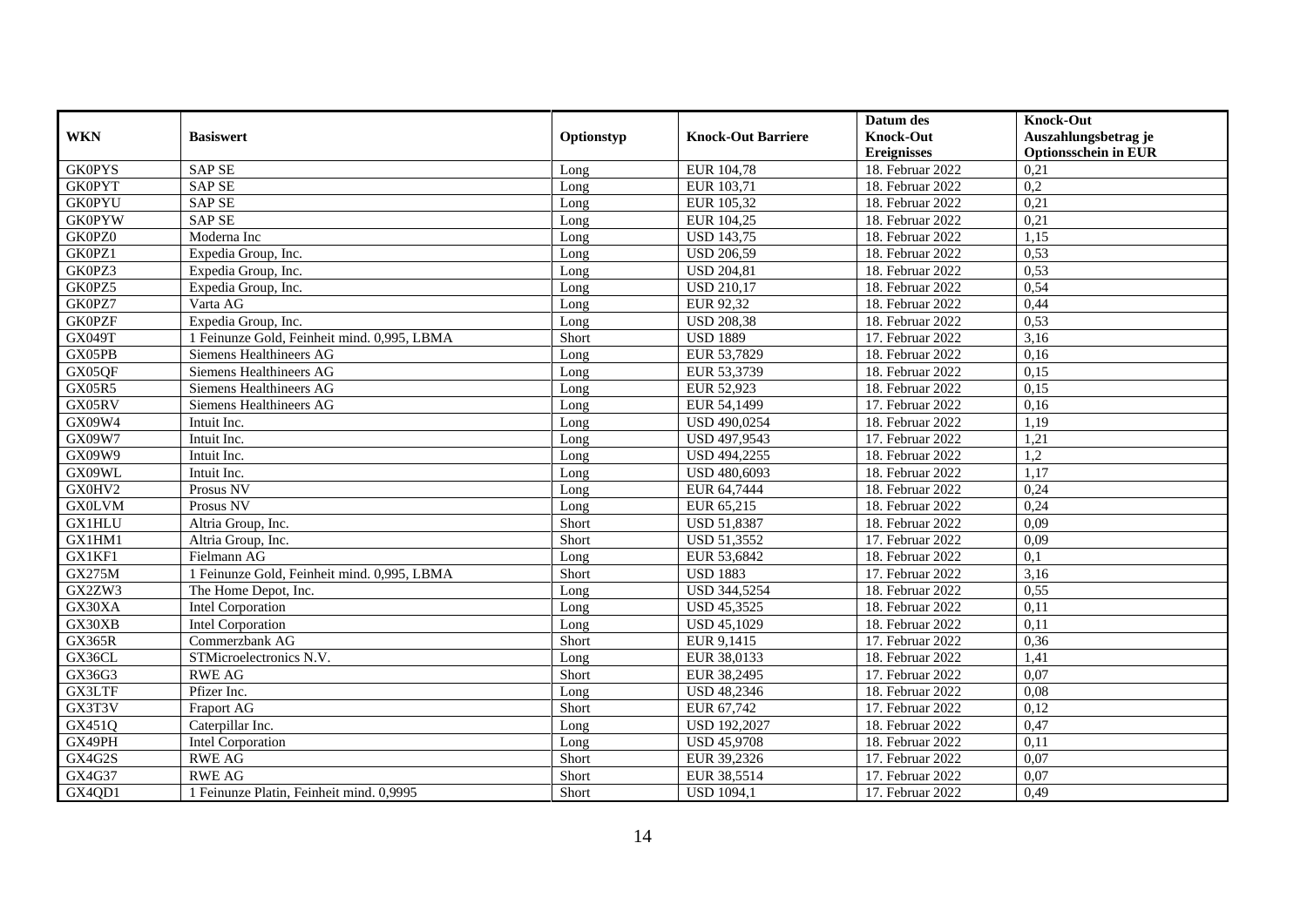|               |                                             |            |                           | Datum des          | <b>Knock-Out</b>            |
|---------------|---------------------------------------------|------------|---------------------------|--------------------|-----------------------------|
| <b>WKN</b>    | <b>Basiswert</b>                            | Optionstyp | <b>Knock-Out Barriere</b> | <b>Knock-Out</b>   | Auszahlungsbetrag je        |
|               |                                             |            |                           | <b>Ereignisses</b> | <b>Optionsschein in EUR</b> |
| GX4RFF        | 1 Feinunze Gold, Feinheit mind. 0,995, LBMA | Short      | <b>USD 1900</b>           | 17. Februar 2022   | 3,16                        |
| GX4RZ1        | 1 Feinunze Gold, Feinheit mind. 0,995, LBMA | Short      | <b>USD 1896</b>           | 17. Februar 2022   | 3,18                        |
| GX4UWW        | 1 Feinunze Platin, Feinheit mind. 0.9995    | Short      | <b>USD 1079,7</b>         | 17. Februar 2022   | 0,48                        |
| GX4VZ5        | 1 Feinunze Platin, Feinheit mind. 0,9995    | Short      | <b>USD 1071</b>           | 17. Februar 2022   | 0,48                        |
| GX4WE9        | 1 Feinunze Platin, Feinheit mind. 0,9995    | Short      | <b>USD 1083,5</b>         | 17. Februar 2022   | 0,49                        |
| GX4X60        | 1 Feinunze Platin, Feinheit mind. 0,9995    | Short      | <b>USD 1089,2</b>         | 17. Februar 2022   | 0,49                        |
| GX4XGE        | 1 Feinunze Palladium, Feinheit mind. 0,9995 | Short      | <b>USD 2402,2</b>         | 17. Februar 2022   | 1,08                        |
| GX53WN        | Beyond Meat, Inc.                           | Long       | <b>USD 53,2856</b>        | 18. Februar 2022   | 0,38                        |
| GX6CPZ        | Zoom Video Communications, Inc.             | Long       | USD 128,3486              | 18. Februar 2022   | 0,72                        |
| GX6NB4        | AT&T Inc.                                   | Long       | <b>USD 23,5932</b>        | 18. Februar 2022   | 0,04                        |
| GX6WYD        | Weibo Corporation                           | Long       | <b>USD 30,1118</b>        | 18. Februar 2022   | 0,14                        |
| GX6WYQ        | Weibo Corporation                           | Long       | <b>USD 29,8671</b>        | 18. Februar 2022   | 0,14                        |
| GX6WYU        | Weibo Corporation                           | Long       | <b>USD 29,633</b>         | 18. Februar 2022   | 0,14                        |
| GX6WYV        | Weibo Corporation                           | Long       | USD 30,3672               | 18. Februar 2022   | 0,15                        |
| GX6X1P        | Twilio Inc.                                 | Long       | USD 169,5176              | 17. Februar 2022   | 0,48                        |
| GX6X36        | eBay Inc.                                   | Long       | <b>USD 55,3188</b>        | 18. Februar 2022   | 0,09                        |
| GX6ZWU        | Adobe Inc.                                  | Long       | USD 444,2218              | 18. Februar 2022   | 1,08                        |
| GX6ZX2        | Adobe Inc.                                  | Long       | USD 465,835               | 17. Februar 2022   | 1,13                        |
| GX6ZXD        | Adobe Inc.                                  | Long       | USD 456,913               | 17. Februar 2022   | 1,11                        |
| GX78JZ        | $K+SAG$                                     | Short      | EUR 21,311                | 18. Februar 2022   | 0,62                        |
| GX7BFR        | Salesforce.com, Inc.                        | Long       | <b>USD 198,8796</b>       | 18. Februar 2022   | 0,48                        |
| GX7BFV        | Salesforce.com, Inc.                        | Long       | USD 204,5575              | 17. Februar 2022   | 0,5                         |
| <b>GX7DRW</b> | Allianz SE                                  | Long       | EUR 214,0311              | 18. Februar 2022   | 0,39                        |
| GX7FTS        | Shop Apotheke Europe NV                     | Long       | EUR 91,893                | 18. Februar 2022   | 0,59                        |
| GX7MBW        | MorphoSys AG                                | Long       | EUR 24,3997               | 17. Februar 2022   | 0.09                        |
| GX7QGD        | $K+SAG$                                     | Short      | EUR 20,5337               | 17. Februar 2022   | 0.6                         |
| GX7T4H        | Aurubis AG                                  | Short      | EUR 104,1043              | 18. Februar 2022   | 0,32                        |
| GX7T5Y        | Aurubis AG                                  | Short      | EUR 105,0245              | 17. Februar 2022   | 0,31                        |
| GX7W7R        | Airbus SE                                   | Short      | EUR 119,7515              | 17. Februar 2022   | 0,22                        |
| GX7WDS        | <b>Newmont Corporation</b>                  | Short      | <b>USD 66,1658</b>        | 17. Februar 2022   | 0,36                        |
| GX7WDX        | Newmont Corporation                         | Short      | USD 67,5652               | 17. Februar 2022   | 0,37                        |
| GX7WDY        | Newmont Corporation                         | Short      | <b>USD 64,9542</b>        | 17. Februar 2022   | 0,36                        |
| GX7WE0        | Newmont Corporation                         | Short      | <b>USD 68,016</b>         | 18. Februar 2022   | 0,37                        |
| GX7WE5        | Newmont Corporation                         | Short      | <b>USD 66,4663</b>        | 17. Februar 2022   | 0,36                        |
| GX7YG1        | <b>CUREVAC NV</b>                           | Long       | <b>USD 16,2641</b>        | 18. Februar 2022   | 0,16                        |
| GX7YM5        | MorphoSys AG                                | Long       | EUR 24,9895               | 17. Februar 2022   | 0,09                        |
| GX8358        | Autodesk, Inc.                              | Long       | USD 216,8537              | 18. Februar 2022   | 0,71                        |
| <b>GX835D</b> | Autodesk, Inc.                              | Long       | USD 220,7352              | 18. Februar 2022   | 0,72                        |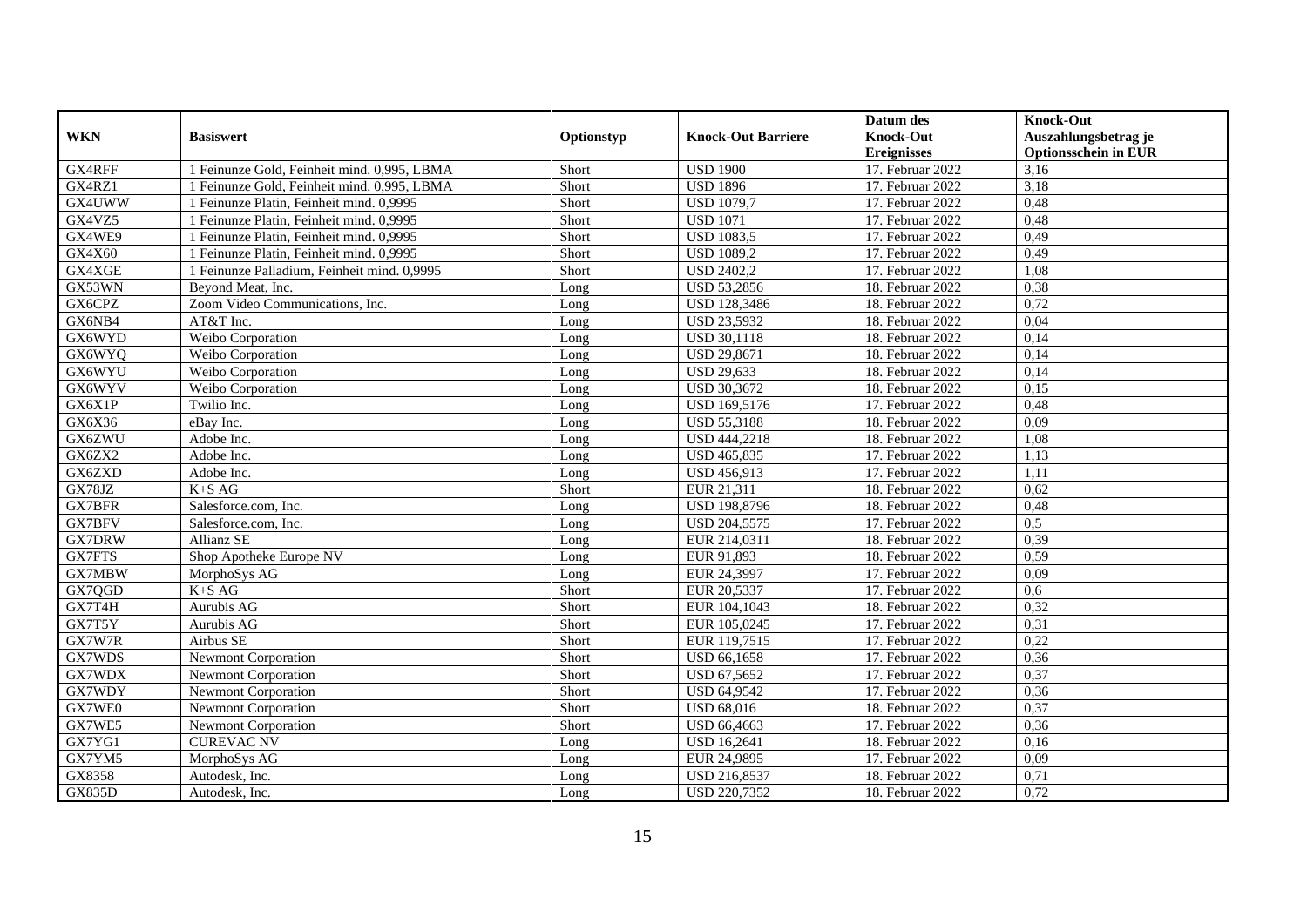|               |                                      |            |                           | Datum des          | <b>Knock-Out</b>            |
|---------------|--------------------------------------|------------|---------------------------|--------------------|-----------------------------|
| <b>WKN</b>    | <b>Basiswert</b>                     | Optionstyp | <b>Knock-Out Barriere</b> | <b>Knock-Out</b>   | Auszahlungsbetrag je        |
|               |                                      |            |                           | <b>Ereignisses</b> | <b>Optionsschein in EUR</b> |
| GX8369        | Palantir Technologies Inc. - Class A | Long       | <b>USD 11,8831</b>        | 17. Februar 2022   | 0,67                        |
| <b>GX836D</b> | Autodesk, Inc.                       | Long       | <b>USD 222,6603</b>       | 17. Februar 2022   | 0,72                        |
| <b>GX836V</b> | Autodesk, Inc.                       | Long       | USD 218,7892              | 18. Februar 2022   | 0,71                        |
| GX8374        | Palantir Technologies Inc. - Class A | Long       | <b>USD 11,5512</b>        | 18. Februar 2022   | 0,65                        |
| GX837J        | Palantir Technologies Inc. - Class A | Long       | <b>USD 11,0909</b>        | 18. Februar 2022   | 0,63                        |
| <b>GX839H</b> | Drägerwerk AG                        | Long       | EUR 48,3838               | 18. Februar 2022   | $\overline{0.2}$            |
| GX83C1        | MorphoSys AG                         | Long       | EUR 24,6621               | 17. Februar 2022   | 0,09                        |
| GX83C3        | Meta Platforms, Inc.                 | Long       | USD 209,1105              | 17. Februar 2022   | 0,45                        |
| GX83C6        | MorphoSys AG                         | Long       | EUR 24,1314               | 18. Februar 2022   | 0,09                        |
| <b>GX83C7</b> | MorphoSys AG                         | Long       | EUR 24,5268               | 17. Februar 2022   | 0,09                        |
| GX83CB        | MorphoSys AG                         | Long       | EUR 24,7974               | 17. Februar 2022   | 0,09                        |
| GX83CC        | MorphoSys AG                         | Long       | EUR 25,1928               | 17. Februar 2022   | 0,09                        |
| GX83CF        | MorphoSys AG                         | Long       | EUR 24,2667               | 17. Februar 2022   | 0,09                        |
| GX83CS        | MorphoSys AG                         | Long       | EUR 23,5903               | 18. Februar 2022   | 0,09                        |
| GX83CW        | MorphoSys AG                         | Long       | EUR 24,0066               | 18. Februar 2022   | 0,09                        |
| GX83CX        | MorphoSys AG                         | Long       | EUR 23,8713               | 18. Februar 2022   | 0,09                        |
| <b>GX83D4</b> | MorphoSys AG                         | Long       | EUR 23,736                | 18. Februar 2022   | 0,09                        |
| GX861U        | Salesforce.com. Inc.                 | Long       | USD 201,1962              | 17. Februar 2022   | 0,49                        |
| GX862Y        | Microsoft Corporation                | Long       | <b>USD 288,278</b>        | 18. Februar 2022   | 0,49                        |
| GX8631        | Microsoft Corporation                | Long       | <b>USD 286,735</b>        | 18. Februar 2022   | 0,49                        |
| GX8636        | Salesforce.com, Inc.                 | Long       | USD 195,8685              | 18. Februar 2022   | 0,48                        |
| <b>GX863H</b> | Salesforce.com, Inc.                 | Long       | <b>USD 203,484</b>        | 17. Februar 2022   | 0,5                         |
| <b>GX863T</b> | Salesforce.com. Inc.                 | Long       | <b>USD 197,4143</b>       | 18. Februar 2022   | 0,48                        |
| GX863X        | Microsoft Corporation                | Long       | USD 289,8313              | 18. Februar 2022   | 0.5                         |
| <b>GX864E</b> | Salesforce.com, Inc.                 | Long       | USD 202,3401              | 17. Februar 2022   | 0,49                        |
| GX88QL        | MorphoSys AG                         | Long       | EUR 25,4641               | 17. Februar 2022   | 0,09                        |
| GX892W        | Roblox Corporation - Class A         | Long       | USD 50,1166               | 18. Februar 2022   | 0,26                        |
| GX8939        | The Kraft Heinz Company              | Short      | USD 37,9895               | 18. Februar 2022   | 0,13                        |
| <b>GX893Y</b> | The Kraft Heinz Company              | Short      | <b>USD 38,6517</b>        | $18.$ Februar 2022 | 0,14                        |
| GX8949        | Heineken N.V.                        | Short      | EUR 98,5068               | 17. Februar 2022   | 0,18                        |
| <b>GX894U</b> | Roblox Corporation - Class A         | Long       | <b>USD 52,2035</b>        | 18. Februar 2022   | 0,29                        |
| <b>GX895A</b> | The Kraft Heinz Company              | Short      | <b>USD 38,3158</b>        | 18. Februar 2022   | 0,14                        |
| GX8965        | Wayfair, Inc.                        | Long       | <b>USD 127,4218</b>       | 18. Februar 2022   | 0,51                        |
| <b>GX899F</b> | <b>RWE AG</b>                        | Short      | EUR 39,0441               | 17. Februar 2022   | 0,07                        |
| GX89CK        | MorphoSys AG                         | Long       | EUR 25,6097               | 17. Februar 2022   | 0,09                        |
| GX8AK6        | NASDAQ-100 Index®                    | Long       | USD 14002,884             | 18. Februar 2022   | 2,42                        |
| GX8AK7        | NASDAQ-100 Index®                    | Long       | USD 13943,598             | 18. Februar 2022   | 2,41                        |
| GX8AKB        | NASDAQ-100 Index®                    | Long       | USD 14046,899             | 18. Februar 2022   | 2,43                        |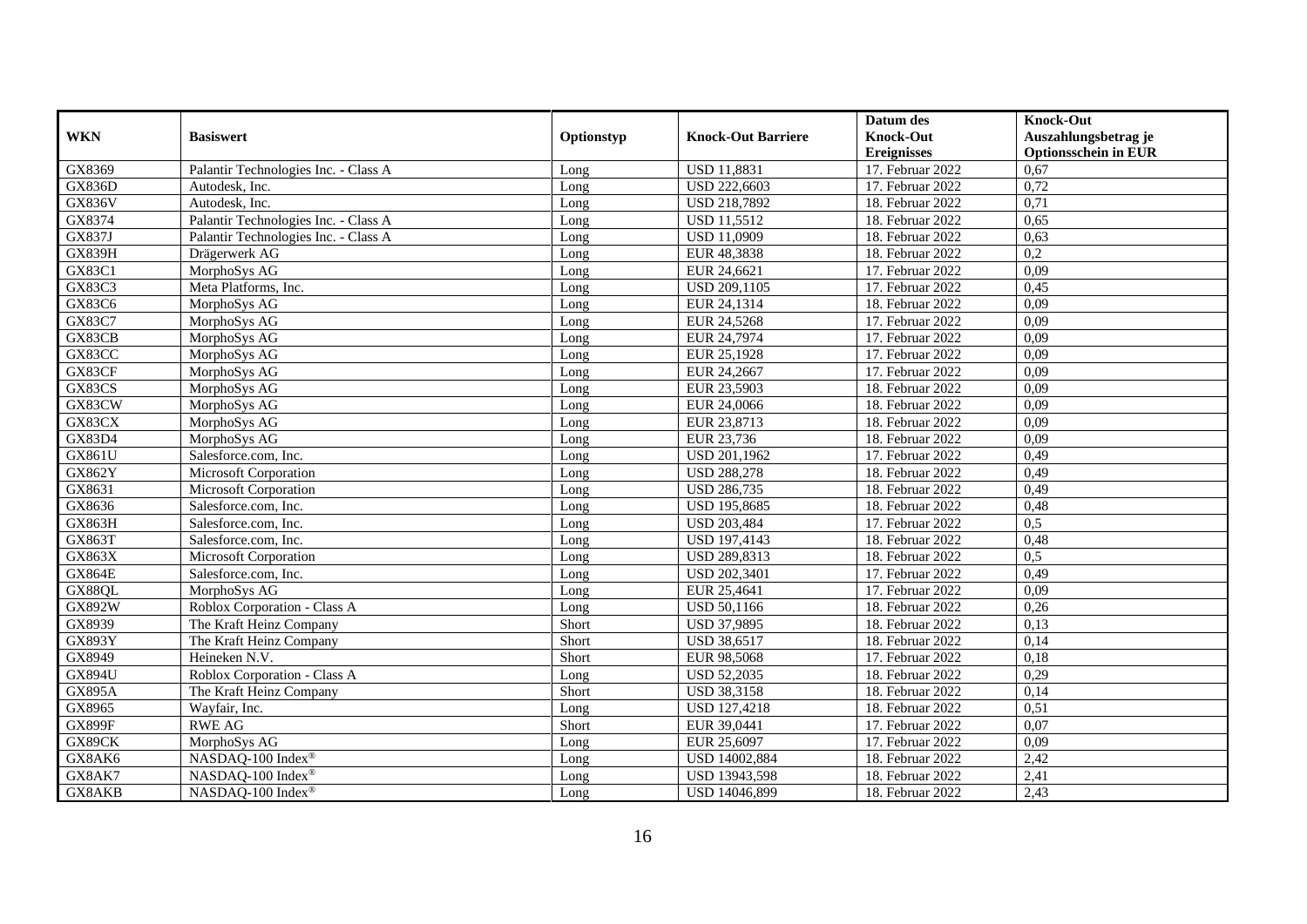|            |                                                 |            |                           | Datum des          | <b>Knock-Out</b>            |
|------------|-------------------------------------------------|------------|---------------------------|--------------------|-----------------------------|
| <b>WKN</b> | <b>Basiswert</b>                                | Optionstyp | <b>Knock-Out Barriere</b> | <b>Knock-Out</b>   | Auszahlungsbetrag je        |
|            |                                                 |            |                           | <b>Ereignisses</b> | <b>Optionsschein in EUR</b> |
| GX8AKC     | NASDAQ-100 Index®                               | Long       | USD 13973,21              | 18. Februar 2022   | 2,41                        |
| GX8AKD     | NASDAQ-100 Index®                               | Long       | USD 14032,374             | 18. Februar 2022   | 2,42                        |
| GX8AKE     | NASDAQ-100 Index®                               | Long       | USD 14076,593             | 18. Februar 2022   | 2,43                        |
| GX8AKF     | NASDAQ-100 Index®                               | Long       | USD 14017,583             | 18. Februar 2022   | 2,42                        |
| GX8AKG     | NASDAQ-100 Index®                               | Long       | USD 14106,011             | 18. Februar 2022   | 2,43                        |
| GX8AKJ     | NASDAQ-100 Index®                               | Long       | <b>USD 14120,782</b>      | 18. Februar 2022   | 2,44                        |
| GX8ALJ     | Dow Jones Industrial Average® Index             | Long       | USD 34210,571             | 18. Februar 2022   | 0,59                        |
| GX8ALL     | Dow Jones Industrial Average <sup>®</sup> Index | Long       | USD 34175,147             | 18. Februar 2022   | 0,59                        |
| GX8ALP     | Dow Jones Industrial Average® Index             | Long       | USD 34248,977             | 17. Februar 2022   | 0,59                        |
| GX8ALT     | NASDAQ-100 Index®                               | Long       | USD 13958,685             | 18. Februar 2022   | 2,41                        |
| GX8ALU     | Dow Jones Industrial Average® Index             | Long       | USD 34192,961             | 18. Februar 2022   | 0,59                        |
| GX8ALV     | NASDAQ-100 Index®                               | Long       | USD 13929,246             | 18. Februar 2022   | 2,4                         |
| GX8ALW     | Dow Jones Industrial Average® Index             | Long       | USD 34069,006             | 18. Februar 2022   | 0,59                        |
| GX8ALX     | Dow Jones Industrial Average <sup>®</sup> Index | Long       | USD 34266,872             | 17. Februar 2022   | 0,59                        |
| GX8ALY     | NASDAQ-100 Index®                               | Long       | USD 13987,96              | 18. Februar 2022   | 2,41                        |
| GX8AM0     | Dow Jones Industrial Average <sup>®</sup> Index | Long       | USD 34228,314             | 18. Februar 2022   | 0,59                        |
| GX8AM3     | Dow Jones Industrial Average <sup>®</sup> Index | Long       | USD 34033,632             | 18. Februar 2022   | 0,59                        |
| GX8AM4     | NASDAQ-100 Index®                               | Long       | USD 14061,761             | 18. Februar 2022   | 2,43                        |
| GX8AM5     | Dow Jones Industrial Average® Index             | Long       | USD 34051,569             | 18. Februar 2022   | 0,59                        |
| GX8AM7     | Dow Jones Industrial Average <sup>®</sup> Index | Long       | USD 34157,526             | 18. Februar 2022   | 0,59                        |
| GX8AMA     | Dow Jones Industrial Average <sup>®</sup> Index | Long       | USD 34016,134             | 18. Februar 2022   | 0,59                        |
| GX8AMB     | Dow Jones Industrial Average <sup>®</sup> Index | Long       | USD 33998,167             | 18. Februar 2022   | 0,59                        |
| GX8AMF     | Dow Jones Industrial Average® Index             | Long       | USD 34104,573             | 18. Februar 2022   | 0,59                        |
| GX8AMK     | Dow Jones Industrial Average® Index             | Long       | USD 34086,83              | 18. Februar 2022   | 0,59                        |
| GX8AML     | Dow Jones Industrial Average <sup>®</sup> Index | Long       | USD 34122,214             | 18. Februar 2022   | 0,59                        |
| GX8AMN     | Dow Jones Industrial Average® Index             | Long       | USD 34139,742             | 18. Februar 2022   | 0,59                        |
| GX8ANA     | Dow Jones Industrial Average® Index             | Long       | USD 33980,7               | 18. Februar 2022   | 0,59                        |
| GX8ANC     | Dow Jones Industrial Average® Index             | Long       | USD 34284,481             | 17. Februar 2022   | 0,59                        |
| GX8ANG     | NASDAQ-100 Index®                               | Long       | USD 14091,353             | 18. Februar 2022   | 2,43                        |
| GX8ANL     | 3M Company                                      | Long       | USD 148,1117              | 18. Februar 2022   | 0,25                        |
| GX8ANQ     | eBay Inc.                                       | Long       | <b>USD 56,126</b>         | 17. Februar 2022   | 0,09                        |
| GX8AP3     | Sea Ltd                                         | Long       | USD 126,3136              | 18. Februar 2022   | 0,36                        |
| GX8APA     | eBay Inc.                                       | Long       | <b>USD 54,402</b>         | 18. Februar 2022   | 0,09                        |
| GX8APE     | eBay Inc.                                       | Long       | <b>USD 56,5544</b>        | 17. Februar 2022   | 0,09                        |
| GX8APG     | Tesla Inc                                       | Long       | USD 846,4855              | 18. Februar 2022   | 0,33                        |
| GX8APJ     | Tesla Inc                                       | Long       | USD 841,9592              | 18. Februar 2022   | 0,33                        |
| GX8APP     | 3M Company                                      | Long       | <b>USD 152,5557</b>       | 17. Februar 2022   | 0,26                        |
| GX8APQ     | <b>BioNTech SE</b>                              | Long       | <b>USD 152,119</b>        | 18. Februar 2022   | 0,55                        |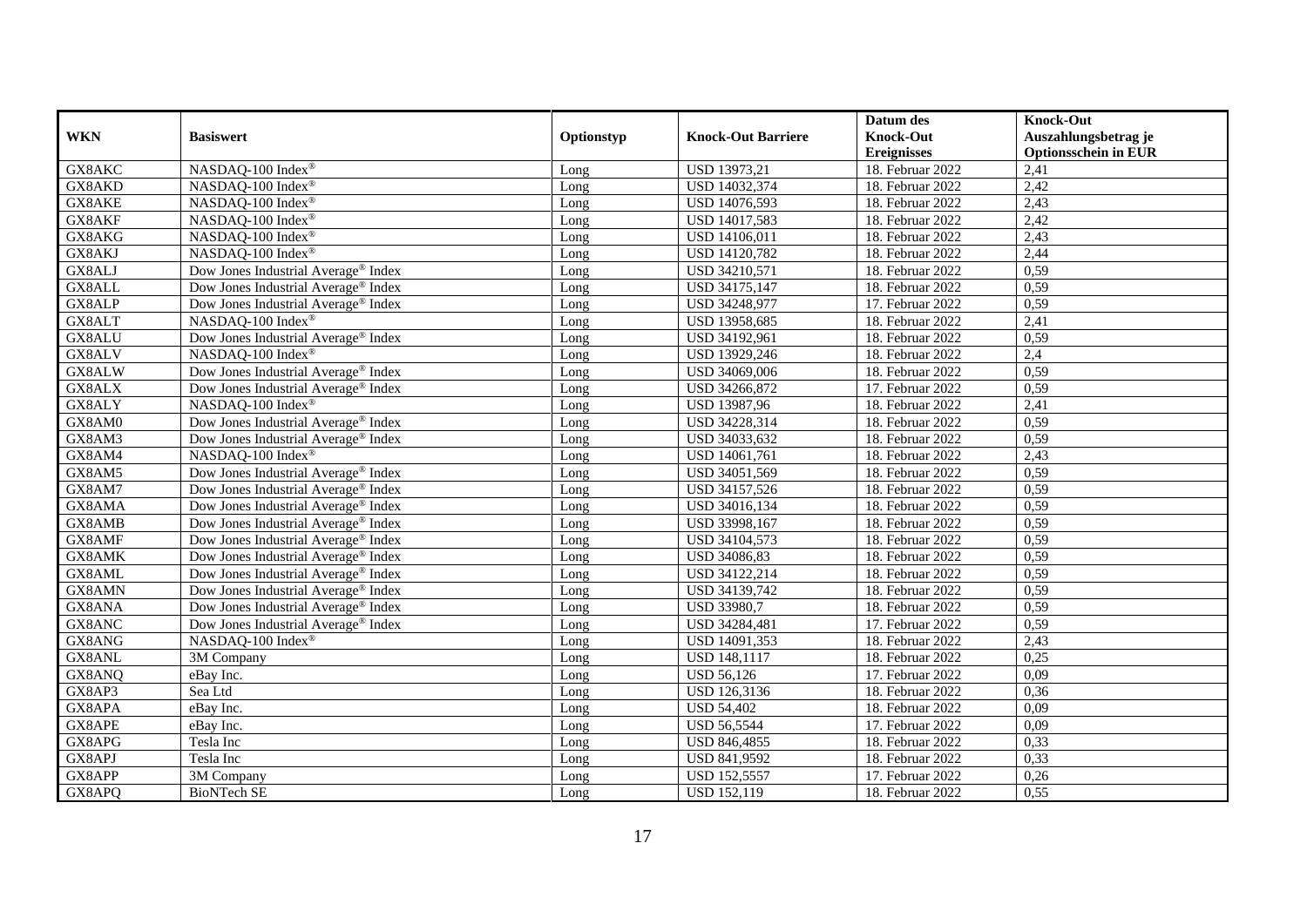|               |                                                    |            |                           | Datum des          | <b>Knock-Out</b>            |
|---------------|----------------------------------------------------|------------|---------------------------|--------------------|-----------------------------|
| <b>WKN</b>    | <b>Basiswert</b>                                   | Optionstyp | <b>Knock-Out Barriere</b> | <b>Knock-Out</b>   | Auszahlungsbetrag je        |
|               |                                                    |            |                           | <b>Ereignisses</b> | <b>Optionsschein in EUR</b> |
| GX8APT        | eBay Inc.                                          | Long       | <b>USD 54,8305</b>        | 18. Februar 2022   | 0,09                        |
| GX8AQ0        | Robinhood Markets Inc                              | Long       | <b>USD 12,2116</b>        | 17. Februar 2022   | 0,1                         |
| GX8AQ4        | Robinhood Markets Inc                              | Long       | <b>USD 12,3226</b>        | 17. Februar 2022   | 0,11                        |
| GX8AQP        | Robinhood Markets Inc                              | Long       | <b>USD 11,7342</b>        | 18. Februar 2022   | 0,1                         |
| GX8AQT        | eBay Inc.                                          | Long       | <b>USD 55,6873</b>        | 17. Februar 2022   | 0.09                        |
| GX8AQX        | 3M Company                                         | Long       | USD 151,0642              | 17. Februar 2022   | 0,26                        |
| GX8AR3        | <b>BioNTech SE</b>                                 | Long       | USD 153,1746              | 18. Februar 2022   | 0,55                        |
| GX8AS6        | Visa Inc. - Class A                                | Long       | <b>USD 222,366</b>        | 18. Februar 2022   | 0,55                        |
| GX8ASH        | Apple Inc.                                         | Long       | <b>USD 166,2975</b>       | 18. Februar 2022   | 0,41                        |
| GX8ASW        | Caterpillar Inc.                                   | Long       | USD 194,4832              | 17. Februar 2022   | 0,47                        |
| GX8ASZ        | Caterpillar Inc.                                   | Long       | <b>USD 195,5133</b>       | 17. Februar 2022   | 0,45                        |
| GX8AT1        | Caterpillar Inc.                                   | Long       | <b>USD 193,4531</b>       | 18. Februar 2022   | 0,47                        |
| GX8ATU        | Alphabet Inc. - Class C                            | Long       | USD 2641,7985             | 18. Februar 2022   | 0,64                        |
| GX8AU2        | Alphabet Inc. - Class C                            | Long       | USD 2655,5813             | 17. Februar 2022   | 0,56                        |
| GX8AU5        | Alphabet Inc. - Class C                            | Long       | USD 2614,2845             | 18. Februar 2022   | 0,63                        |
| <b>GX8AUR</b> | Alphabet Inc. - Class C                            | Long       | USD 2628,0055             | 18. Februar 2022   | 0,64                        |
| GX8AWC        | Bayerische Motoren Werke AG (BMW)                  | Short      | EUR 96,5876               | 17. Februar 2022   | 0,18                        |
| GX8AWE        | Bayerische Motoren Werke AG (BMW)                  | Short      | EUR 97,0384               | 17. Februar 2022   | 0,18                        |
| GX8AWJ        | Bayerische Motoren Werke AG (BMW)                  | Short      | EUR 96,1369               | 17. Februar 2022   | 0,18                        |
| GX8AWP        | JD.com Inc                                         | Long       | USD 71,2159               | 18. Februar 2022   | 0,23                        |
| GX8AWR        | JD.com Inc.                                        | Long       | <b>USD 70,8414</b>        | 18. Februar 2022   | 0,23                        |
| GX8AXE        | Bayerische Motoren Werke AG (BMW)                  | Short      | EUR 97,4891               | 18. Februar 2022   | 0,18                        |
| GX8DCR        | S&P 500 <sup>®</sup> Index                         | Long       | USD 4331,387              | 18. Februar 2022   | 0,75                        |
| GX8DCS        | S&P 500® Index                                     | Long       | USD 4340,467              | 18. Februar 2022   | 0,75                        |
| GX8DCV        | S&P 500 <sup>®</sup> Index                         | Long       | USD 4349,66               | 18. Februar 2022   | 0,75                        |
| GX8DCY        | S&P 500 <sup>®</sup> Index                         | Long       | <b>USD 4358,76</b>        | 18. Februar 2022   | 0,75                        |
| GX8DD1        | S&P 500 <sup>®</sup> Index                         | Long       | USD 4335,891              | 18. Februar 2022   | 0,75                        |
| GX8DDB        | S&P 500 <sup>®</sup> Index                         | Long       | USD 4345,104              | 18. Februar 2022   | 0,75                        |
| GX8DDW        | S&P 500 <sup>®</sup> Index                         | Long       | USD 4363,377              | 18. Februar 2022   | 0,75                        |
| GX8DEC        | S&P 500 <sup>®</sup> Index                         | Long       | USD 4354,256              | 18. Februar 2022   | 0,75                        |
| GX8DG5        | <b>SAP SE</b>                                      | Long       | EUR 103,05                | 18. Februar 2022   | 0,19                        |
| GX8DGT        | General Electric Company                           | Long       | <b>USD 92,08</b>          | 18. Februar 2022   | 0,3                         |
| GX8DH7        | McDonald's Corporation                             | Long       | <b>USD 250,66</b>         | 17. Februar 2022   | 0,4                         |
| GX8DHA        | General Electric Company                           | Long       | <b>USD 92,57</b>          | 18. Februar 2022   | 0,3                         |
| GX8DHG        | <b>General Electric Company</b>                    | Long       | <b>USD 93,07</b>          | 18. Februar 2022   | 0,3                         |
| GX8DNF        | Beyond Meat, Inc.                                  | Long       | <b>USD</b> 55,96          | 17. Februar 2022   | 0,39                        |
| GX8DRC        | <b>International Business Machines Corporation</b> | Long       | <b>USD 124,4327</b>       | 18. Februar 2022   | 0,21                        |
| GX8DRH        | <b>International Business Machines Corporation</b> | Long       | <b>USD 125,7905</b>       | 17. Februar 2022   | 0,21                        |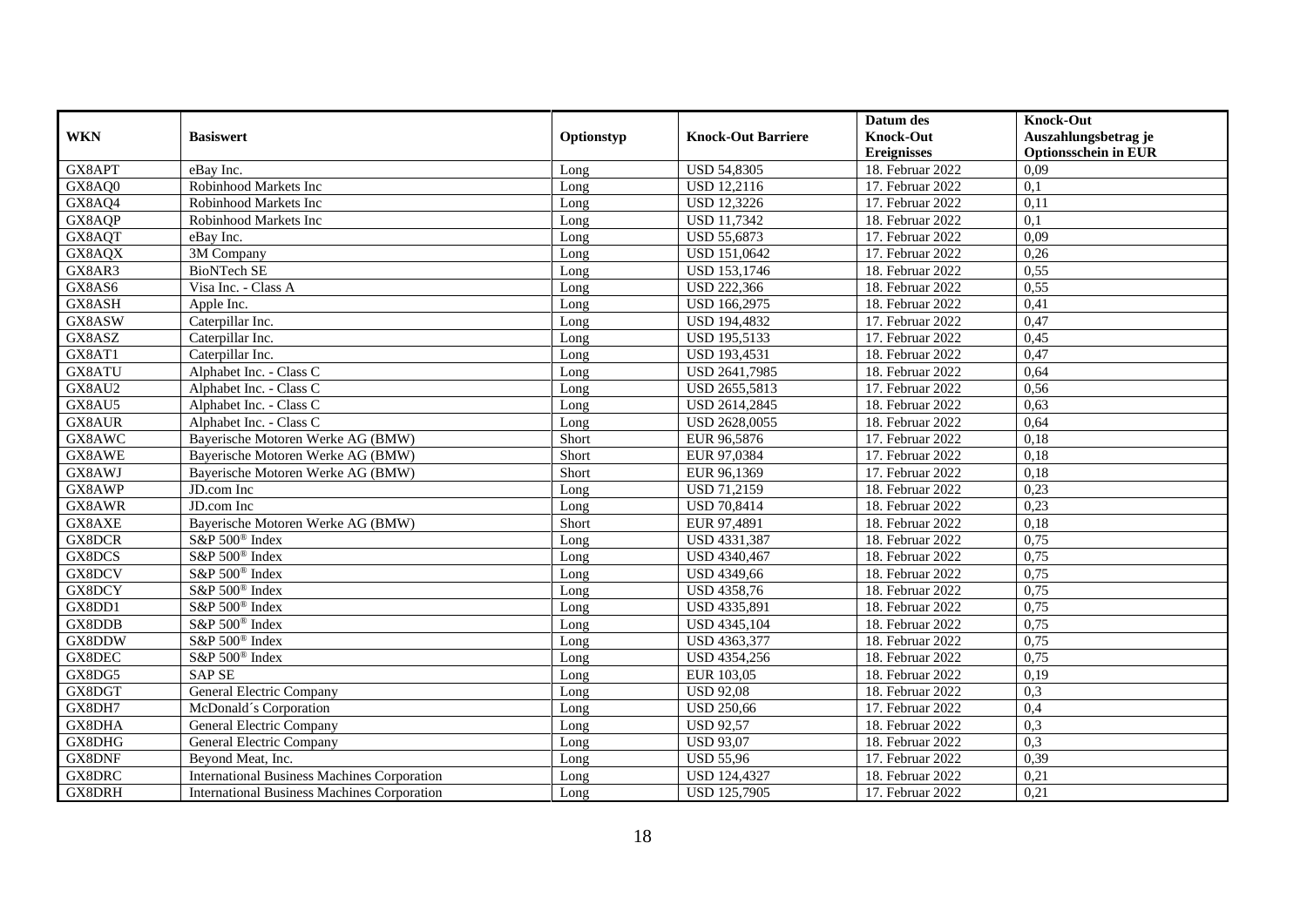|               |                                                    |            |                           | Datum des          | <b>Knock-Out</b>            |
|---------------|----------------------------------------------------|------------|---------------------------|--------------------|-----------------------------|
| <b>WKN</b>    | <b>Basiswert</b>                                   | Optionstyp | <b>Knock-Out Barriere</b> | <b>Knock-Out</b>   | Auszahlungsbetrag je        |
|               |                                                    |            |                           | <b>Ereignisses</b> | <b>Optionsschein in EUR</b> |
| <b>GX8DRJ</b> | <b>International Business Machines Corporation</b> | Long       | <b>USD 126,4745</b>       | 17. Februar 2022   | 0.21                        |
| <b>GX8DRK</b> | <b>International Business Machines Corporation</b> | Long       | <b>USD 127,1585</b>       | 17. Februar 2022   | 0,21                        |
| <b>GX8DRL</b> | <b>International Business Machines Corporation</b> | Long       | USD 123,7487              | 18. Februar 2022   | 0,2                         |
| GX8DS6        | <b>International Business Machines Corporation</b> | Long       | <b>USD 125,1167</b>       | 17. Februar 2022   | 0,21                        |
| GX8DSB        | <b>International Business Machines Corporation</b> | Long       | USD 127,8425              | 17. Februar 2022   | 0,21                        |
| GX8GCA        | <b>RWE AG</b>                                      | Short      | EUR 37,79                 | 17. Februar 2022   | 0,07                        |
| GX8GDM        | <b>Bank of America Corporation</b>                 | Long       | <b>USD 45,77</b>          | 18. Februar 2022   | 0,07                        |
| GX8GDX        | <b>Bank of America Corporation</b>                 | Long       | <b>USD 46,25</b>          | 17. Februar 2022   | 0,07                        |
| GX8GEE        | Bank of America Corporation                        | Long       | <b>USD 46,01</b>          | 17. Februar 2022   | 0,07                        |
| GX8GEQ        | Baidu, Inc.                                        | Short      | <b>USD 168,76</b>         | 17. Februar 2022   | 0.6                         |
| GX8GEX        | <b>RWE AG</b>                                      | Short      | <b>EUR 37,98</b>          | 17. Februar 2022   | 0,07                        |
| GX8GF0        | Baidu, Inc.                                        | Short      | <b>USD</b> 170,42         | 17. Februar 2022   | 0,6                         |
| GX8GF2        | Baidu, Inc.                                        | Short      | <b>USD 169,59</b>         | 17. Februar 2022   | 0.6                         |
| GX8GF3        | Baidu, Inc.                                        | Short      | <b>USD 171,35</b>         | 17. Februar 2022   | 0,61                        |
| GX8JUZ        | Nvidia Corporation                                 | Long       | <b>USD 234,68</b>         | 18. Februar 2022   | 0,96                        |
| GX8JV1        | Nvidia Corporation                                 | Long       | <b>USD 235,97</b>         | 18. Februar 2022   | 0,97                        |
| GX8JV6        | Robinhood Markets Inc                              | Long       | <b>USD 12,89</b>          | 17. Februar 2022   | 0,11                        |
| <b>GX8JVE</b> | Nvidia Corporation                                 | Long       | <b>USD 237,26</b>         | 18. Februar 2022   | 0,97                        |
| GX8JVF        | Nvidia Corporation                                 | Long       | <b>USD 232,1</b>          | 18. Februar 2022   | 0,95                        |
| GX8JW9        | Nvidia Corporation                                 | Long       | <b>USD 233,39</b>         | 18. Februar 2022   | 0,96                        |
| GX8KKS        | Spotify Technology S.A.                            | Long       | <b>USD 155,07</b>         | 18. Februar 2022   | 0,45                        |
| GX8KL6        | PayPal Holdings, Inc.                              | Long       | <b>USD 107,63</b>         | 17. Februar 2022   | 0,27                        |
| <b>GX8KLB</b> | PayPal Holdings, Inc.                              | Long       | <b>USD 103,33</b>         | 18. Februar 2022   | 0,26                        |
| GX8KLT        | Spotify Technology S.A.                            | Long       | <b>USD 157,63</b>         | 18. Februar 2022   | 0.45                        |
| GX8KPW        | Electronic Arts Inc.                               | Long       | <b>USD 130,43</b>         | 17. Februar 2022   | 0,32                        |
| GX8KQ0        | Electronic Arts Inc.                               | Long       | <b>USD 131,14</b>         | 17. Februar 2022   | 0,32                        |
| GX8KQH        | Electronic Arts Inc.                               | Long       | <b>USD 129,01</b>         | 18. Februar 2022   | 0,32                        |
| GX8KQM        | Electronic Arts Inc.                               | Long       | <b>USD 129,72</b>         | 18. Februar 2022   | 0,32                        |
| GX8KS3        | Beyond Meat, Inc.                                  | Long       | <b>USD 54,47</b>          | 18. Februar 2022   | 0,39                        |
| GX8KS5        | Beyond Meat, Inc.                                  | Long       | <b>USD 56,95</b>          | 17. Februar 2022   | 0,41                        |
| GX8KT1        | Match Group, Inc.                                  | Long       | <b>USD 107,85</b>         | 18. Februar 2022   | 0,44                        |
| GX8KT2        | Match Group, Inc.                                  | Long       | <b>USD 108,86</b>         | 18. Februar 2022   | 0,44                        |
| GX8KT3        | Match Group, Inc.                                  | Long       | <b>USD 110,88</b>         | 18. Februar 2022   | 0,45                        |
| GX8KT6        | Match Group, Inc.                                  | Long       | <b>USD 109,87</b>         | 18. Februar 2022   | 0,45                        |
| GX8KU7        | Air Liquide SA                                     | Short      | <b>EUR 151</b>            | 17. Februar 2022   | 0,29                        |
| GX8KUM        | Match Group, Inc.                                  | Long       | <b>USD 106,84</b>         | 18. Februar 2022   | 0,44                        |